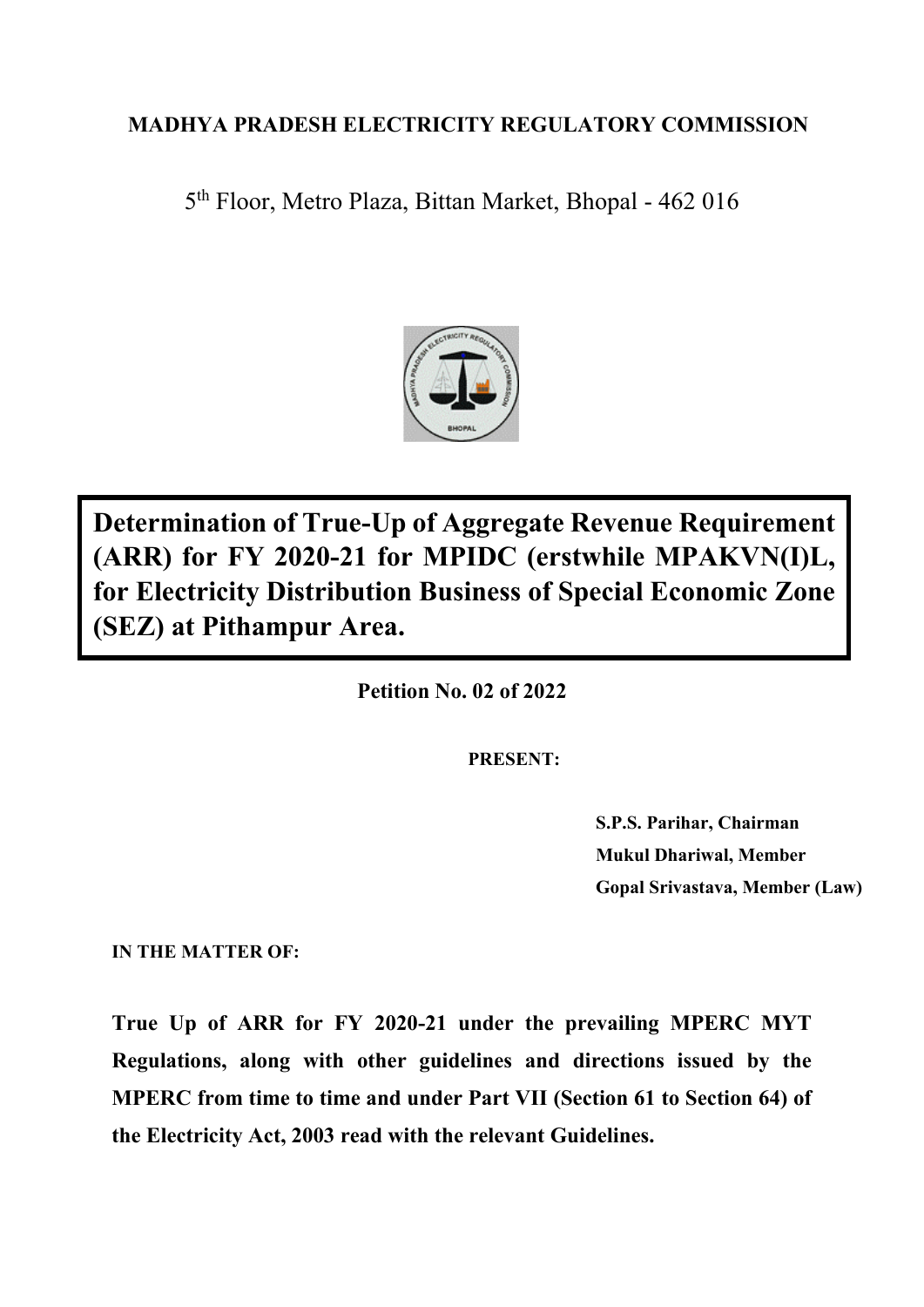# **TABLE OF CONTENT**

| 1. |                                                             |  |
|----|-------------------------------------------------------------|--|
| 2. | TRUE UP OF AGGREGATE REVENUE REQUIREMENT FOR FY 2020-21  10 |  |
|    |                                                             |  |
|    |                                                             |  |
|    |                                                             |  |
|    |                                                             |  |
|    |                                                             |  |
|    |                                                             |  |
|    |                                                             |  |
|    |                                                             |  |
|    |                                                             |  |
|    |                                                             |  |
|    |                                                             |  |
|    |                                                             |  |
|    |                                                             |  |
|    |                                                             |  |
|    |                                                             |  |
|    |                                                             |  |
| 3. |                                                             |  |
| 4. |                                                             |  |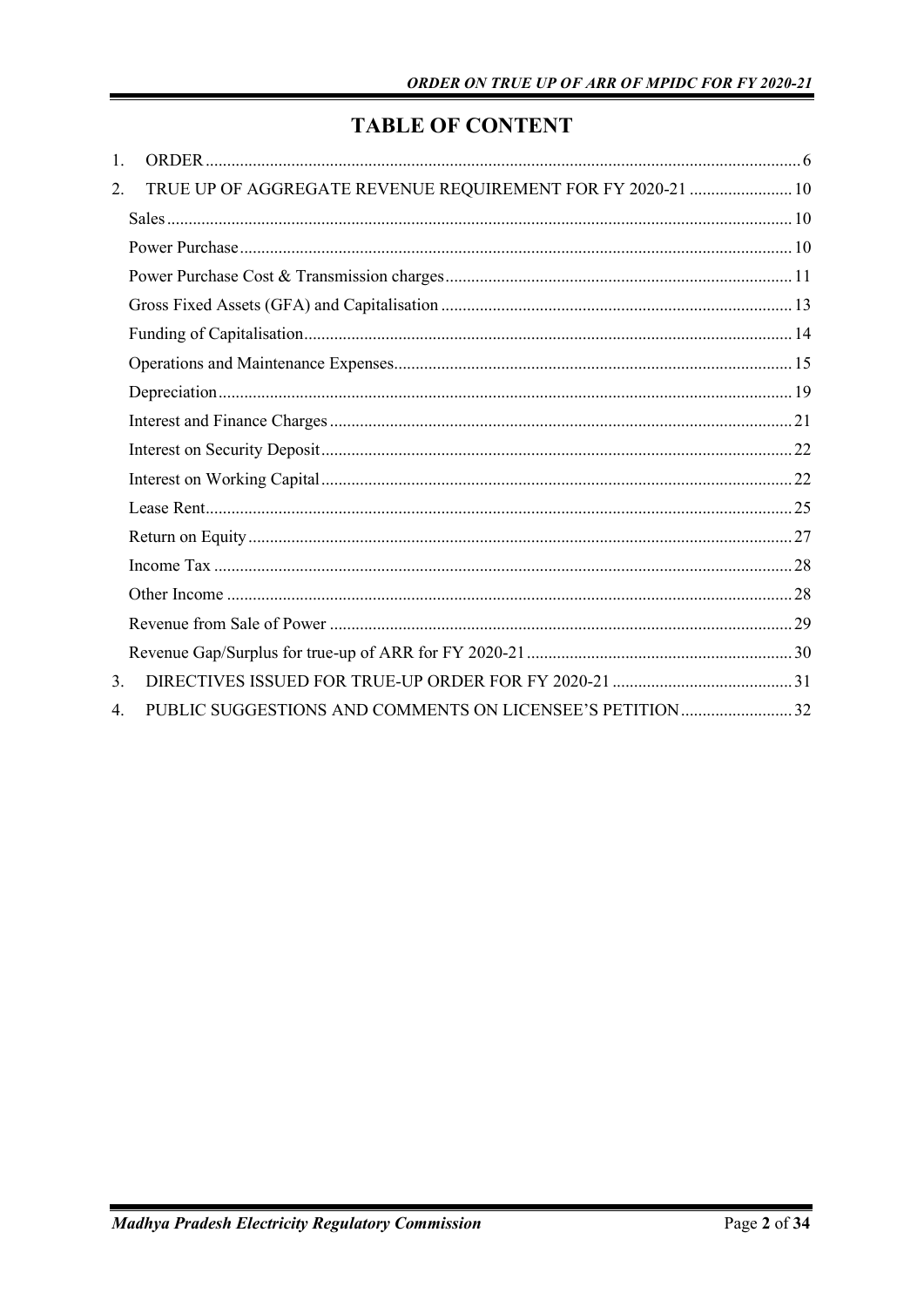## **LIST OF TABLES**

| Table 1: Summary of ARR and Revenue Gap/(Surplus) claimed in True-Up of FY 2020-21 (Rs. Crore) |  |
|------------------------------------------------------------------------------------------------|--|
|                                                                                                |  |
| Table 2: Revenue Gap/(Surplus) admitted by the Commission for FY 2020-21 (Rs. Crore) 8         |  |
| Table 3: Category wise sales admitted by the Commission for FY 2020-21 (MU) 10                 |  |
| Table 4: Power Purchase Requirement admitted by the Commission for FY 2020-21 11               |  |
| Table 5: Power Purchase Cost (including Transmission and SLDC Charges) admitted by the         |  |
|                                                                                                |  |
| Table 6: GFA Capitalisation admitted by the Commission for FY 2020-21 (Rs. Crore)  13          |  |
|                                                                                                |  |
|                                                                                                |  |
| Table 9: Comparison of Actual and Normative Employee Expenses for FY 2020-21  18               |  |
| Table 10: Comparison of Actual and Normative A&G Expenses for FY 2020-21  19                   |  |
|                                                                                                |  |
| Table 12: O&M Expenses admitted by the Commission for FY 2020-21 (Rs. Crore) 19                |  |
| Table 13: Depreciation claimed by the Petitioner for FY 2020-21 (Rs. Crore) 20                 |  |
|                                                                                                |  |
| Table 15: Net Depreciation admitted by the Commission for FY 2020-21 (Rs. Crore) 21            |  |
| Table 16: Interest and finance charges admitted by the Commission for FY 2020-21               |  |
| Table 17: Interest on Working Capital admitted by the Commission for FY 2020-21  24            |  |
|                                                                                                |  |
| Table 19: Return on Equity admitted by the Commission for FY 2020-21 (Rs. Crore)28             |  |
| Table 20: Other Income admitted by the Commission for FY 2020-21 (Rs. Crore)29                 |  |
|                                                                                                |  |
| Table 22: Revenue from Sales as admitted by the Commission for FY 2020-21 30                   |  |
|                                                                                                |  |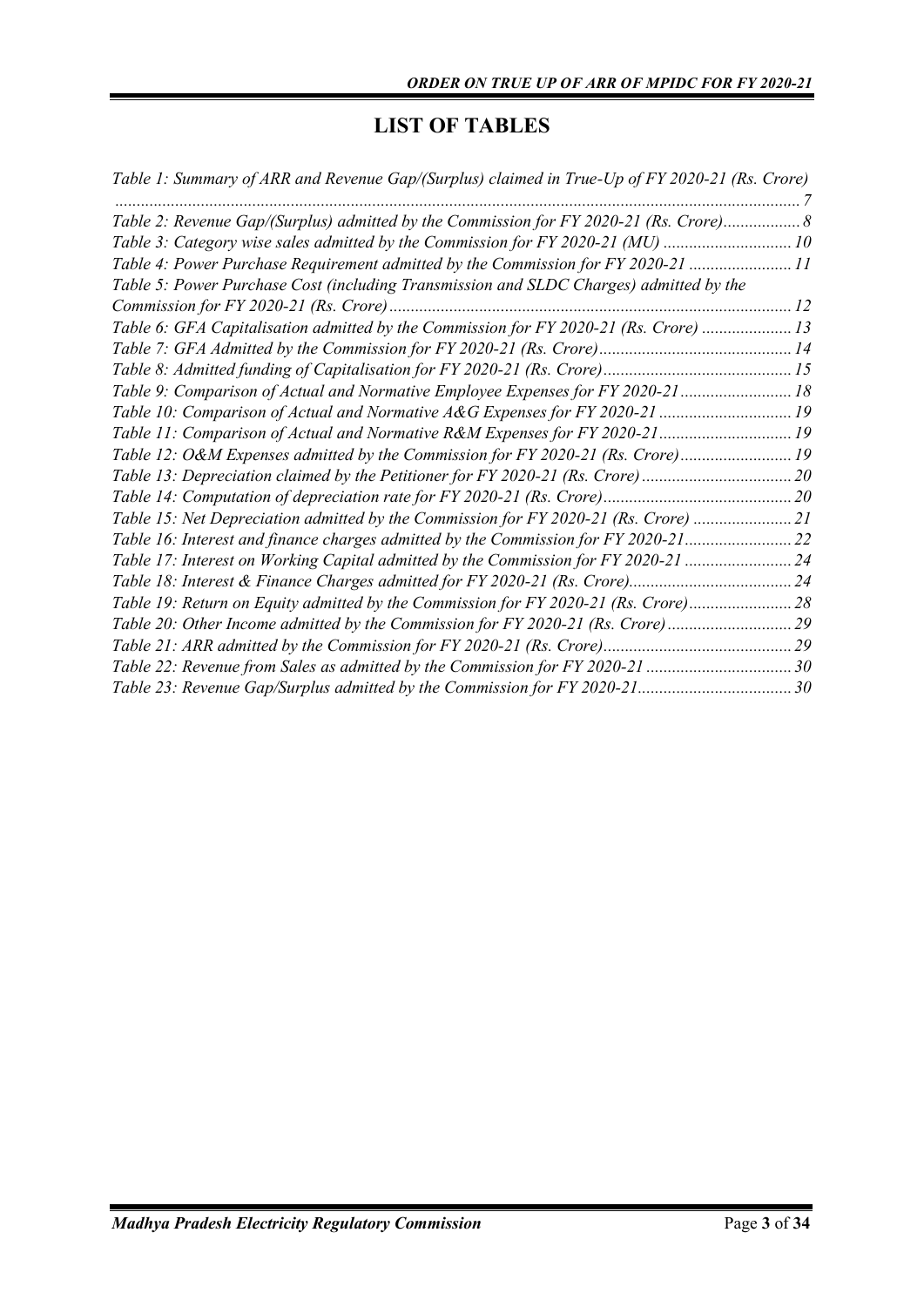# **List of Abbreviations**

| A&G           | Administrative and General Expenses                         |
|---------------|-------------------------------------------------------------|
| <b>ARR</b>    | Aggregate Revenue Requirement                               |
| <b>CERC</b>   | <b>Central Electricity Regulatory Commission</b>            |
| <b>CSD</b>    | <b>Consumer Security Deposit</b>                            |
| Discom        | <b>Distribution Company</b>                                 |
| EA 2003       | Electricity Act, 2003                                       |
| <b>EHT</b>    | Extra High Tension                                          |
| <b>FY</b>     | <b>Financial Year</b>                                       |
| <b>GAAP</b>   | <b>Generally Accepted Accounting Principles</b>             |
| <b>GFA</b>    | <b>Gross Fixed Asset</b>                                    |
| GoI           | Government of India                                         |
| GoMP          | Government of Madhya Pradesh                                |
| <b>GST</b>    | Goods and Service Tax                                       |
| HP            | <b>Horse Power</b>                                          |
| HT            | <b>High Tension</b>                                         |
| <b>IND-AS</b> | <b>Indian Accounting Standards</b>                          |
| kV            | kilo Volt                                                   |
| <b>kVA</b>    | kilo Volt Ampere                                            |
| kVAh          | kilo Volt Ampere hour                                       |
| kW            | kilo Watt                                                   |
| kWh           | kilo Watt hour                                              |
| <b>LT</b>     | Low Tension                                                 |
| <b>MD</b>     | Maximum Demand                                              |
| <b>MOD</b>    | Merit Order Despatch                                        |
| <b>MP</b>     | Madhya Pradesh                                              |
| MPAKVN(I)L    | Madhya Pradesh Audyogik Kendra Vikas Nigam (Indore) Limited |
| <b>MPIDC</b>  | Madhya Pradesh Industrial Development Corporation           |
| <b>MPERC</b>  | Madhya Pradesh Electricity Regulatory Commission            |
| <b>MPPGCL</b> | Madhya Pradesh Power Generation Company Limited             |
| <b>MPPMCL</b> | MP Power Management Company Limited                         |
| <b>MPPTCL</b> | Madhya Pradesh Power Transmission Company Limited           |
| MU            | Million Unit                                                |
| <b>MVA</b>    | Mega Volt Ampere                                            |
| <b>MW</b>     | Mega Watt                                                   |
| <b>MYT</b>    | Multi-Year Tariff                                           |
| TP            | <b>Tariff Policy</b>                                        |
| <b>NTPC</b>   | NTPC Limited                                                |
| O&M           | Operation & Maintenance                                     |
| <b>PGCIL</b>  | Power Grid Corporation of India Ltd.                        |
| <b>PLF</b>    | Plant Load Factor                                           |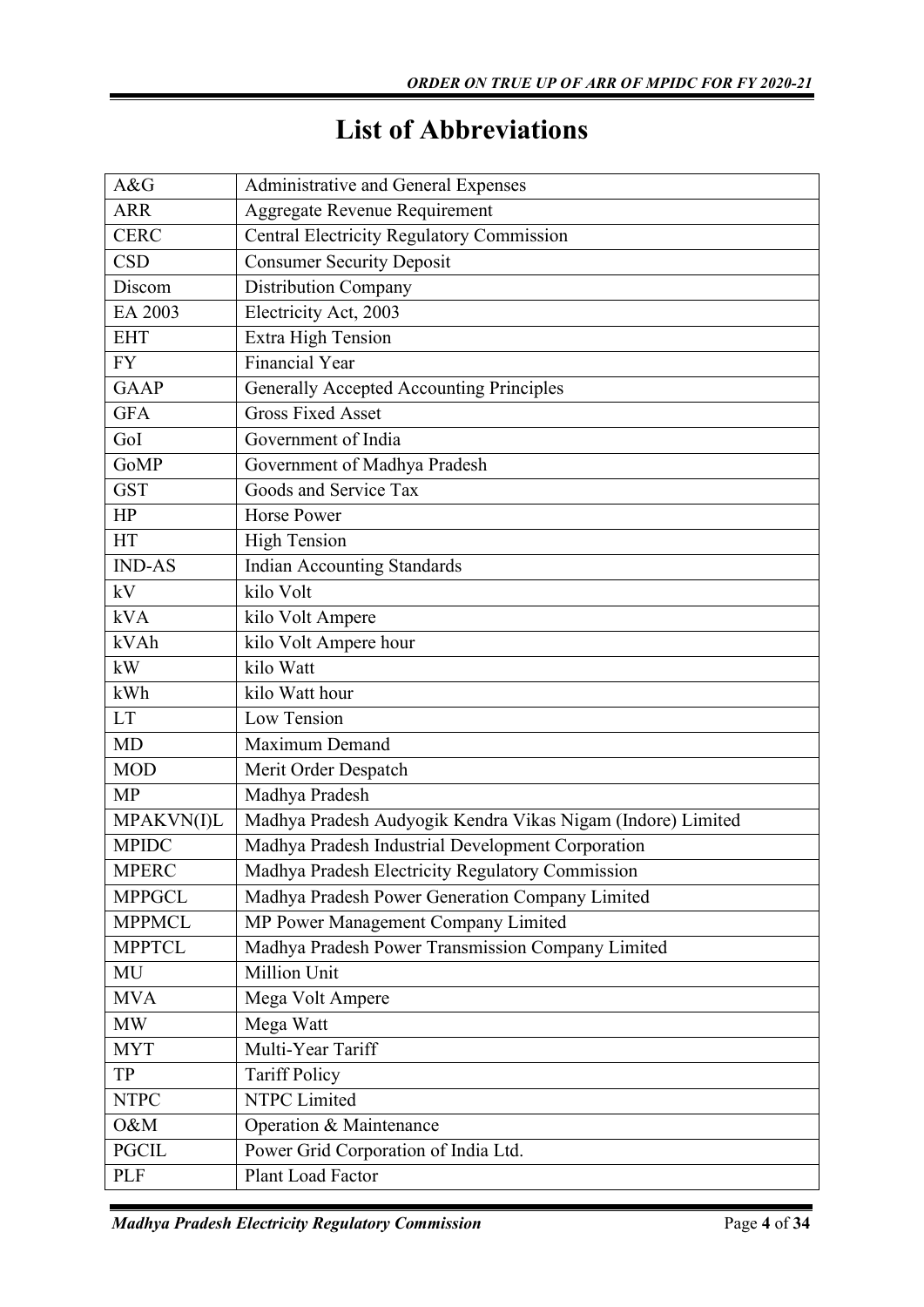| PoC         | Point of Connection               |
|-------------|-----------------------------------|
| <b>PPA</b>  | <b>Power Purchase Agreement</b>   |
| R&M         | Repair & Maintenance              |
| <b>RBI</b>  | Reserve Bank of India             |
| RoE         | Return on Equity                  |
| <b>RPO</b>  | Renewable Purchase Obligation     |
| <b>SBI</b>  | State Bank of India               |
| <b>SEZ</b>  | Special Economic Zone             |
| <b>SLDC</b> | <b>State Load Dispatch Centre</b> |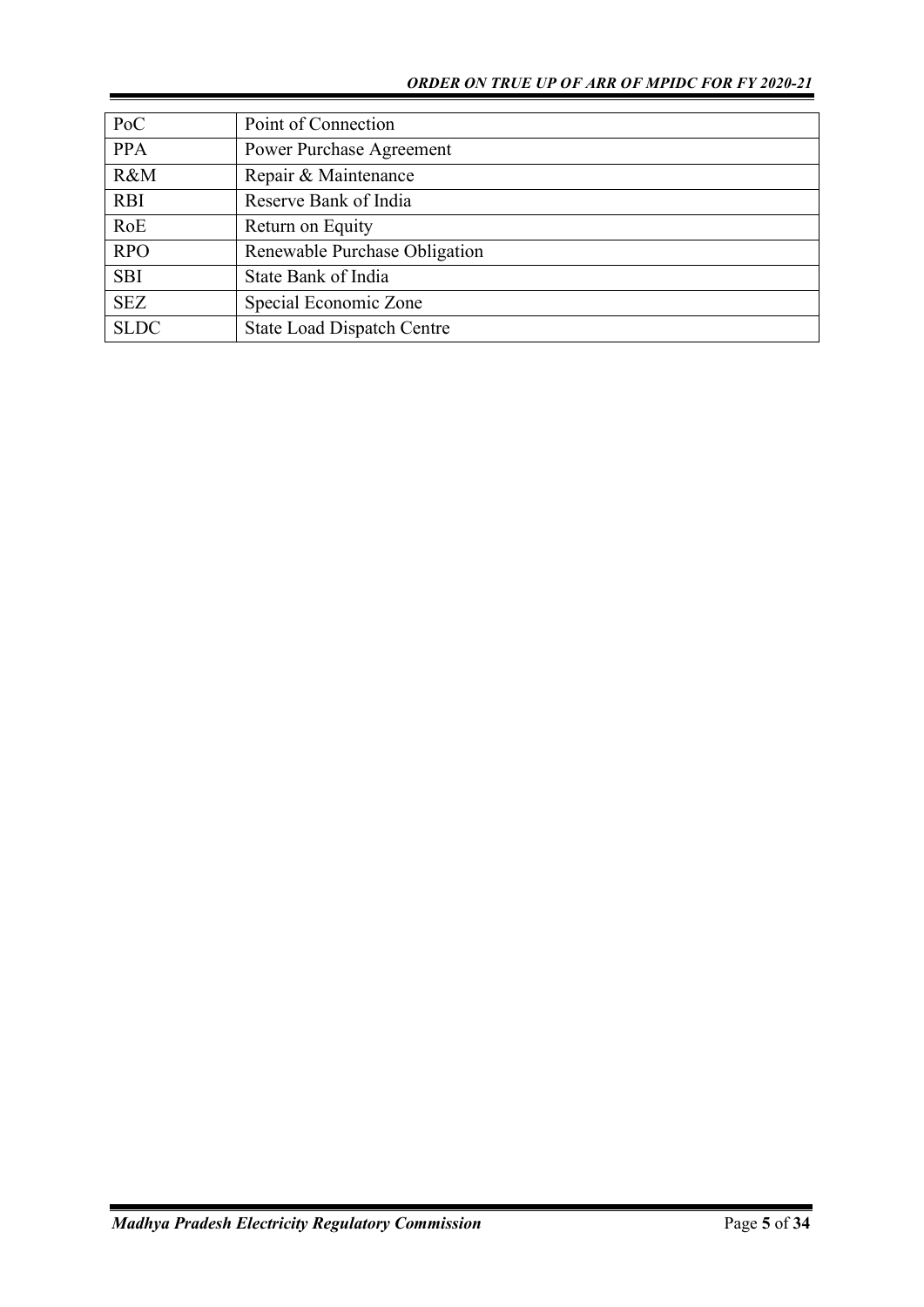### **1. ORDER**

## *(Passed on this 21 st Day of April, 2022)*

- <span id="page-5-0"></span>1.1 This order is in response to the Petition no. 02 of 2022, filed by Madhya Pradesh Industrial Development Corporation (MPIDC), erstwhile Madhya Pradesh Audyogik Kendra Vikas Nigam (Indore) Ltd., (hereinafter referred as the Petitioner or the Distribution Licensee), a Company incorporated under the Companies Act, 1956 (Now Companies Act, 2013) having its registered office at 1<sup>st</sup> Floor, Atulya IT Park, Near Crystal IT Park, Khandwa Road, Indore, before Madhya Pradesh Electricity Regulatory Commission (hereinafter referred to as MPERC or the Commission). The Petitioner is a deemed distribution licensee under the fifth Provision to Section 14 of the Electricity Act, 2003. The area of supply of the Petitioner is SEZ Indore (Pithampur) within the State of Madhya Pradesh (MP). This petition has been filed under Section 61 and Section 62 (1) (d) of the Electricity Act, 2003 for True up of ARR of FY 2020-21, under tariff principles laid down in the Madhya Pradesh Electricity Regulatory Commission (Terms and Conditions for Determination of Tariff for Supply and Wheeling of Electricity and Methods and Principles for Fixation of Charges) Regulations, 2015 and its amendments thereof, as amended from time to time (hereinafter referred to as MYT Regulations).
- 1.2 The Commission issued retail supply tariff order for FY 2020-21 vide Tariff Order dated 12<sup>th</sup> March, 2021. In accordance with the MYT Regulations, MPIDC was required to file the petition for True-up of ARR of FY 2020-21 latest by  $30<sup>th</sup>$  November,  $2021$ . The Petitioner, vide letter dated  $30<sup>th</sup>$  November, 2021 requested the Commission for grant of time extension upto  $15<sup>th</sup>$  January, 2022 on the grounds that Audited Accounts for FY 2020-21 for their power business were in the process of being finalised. The Commission vide letter dated  $2<sup>nd</sup>$  December, 2021 had considered the request and granted the time extension upto  $15<sup>th</sup>$  December, 2021. Further, the Petitioner vide letter dated  $17<sup>th</sup>$  December, 2021 again sought time extension upto  $28<sup>th</sup>$ February, 2022 for filing the Petition. The Commission disallowed the Petitioner request and directed Petitioner to submit the Petition with IA for condonation of delay by 14th January, 2022. The Petitioner filed their True-up Petition for FY 2020-21 on 14<sup>th</sup> January, 2022 on the basis of provisional accounts with IA for condonation of delay.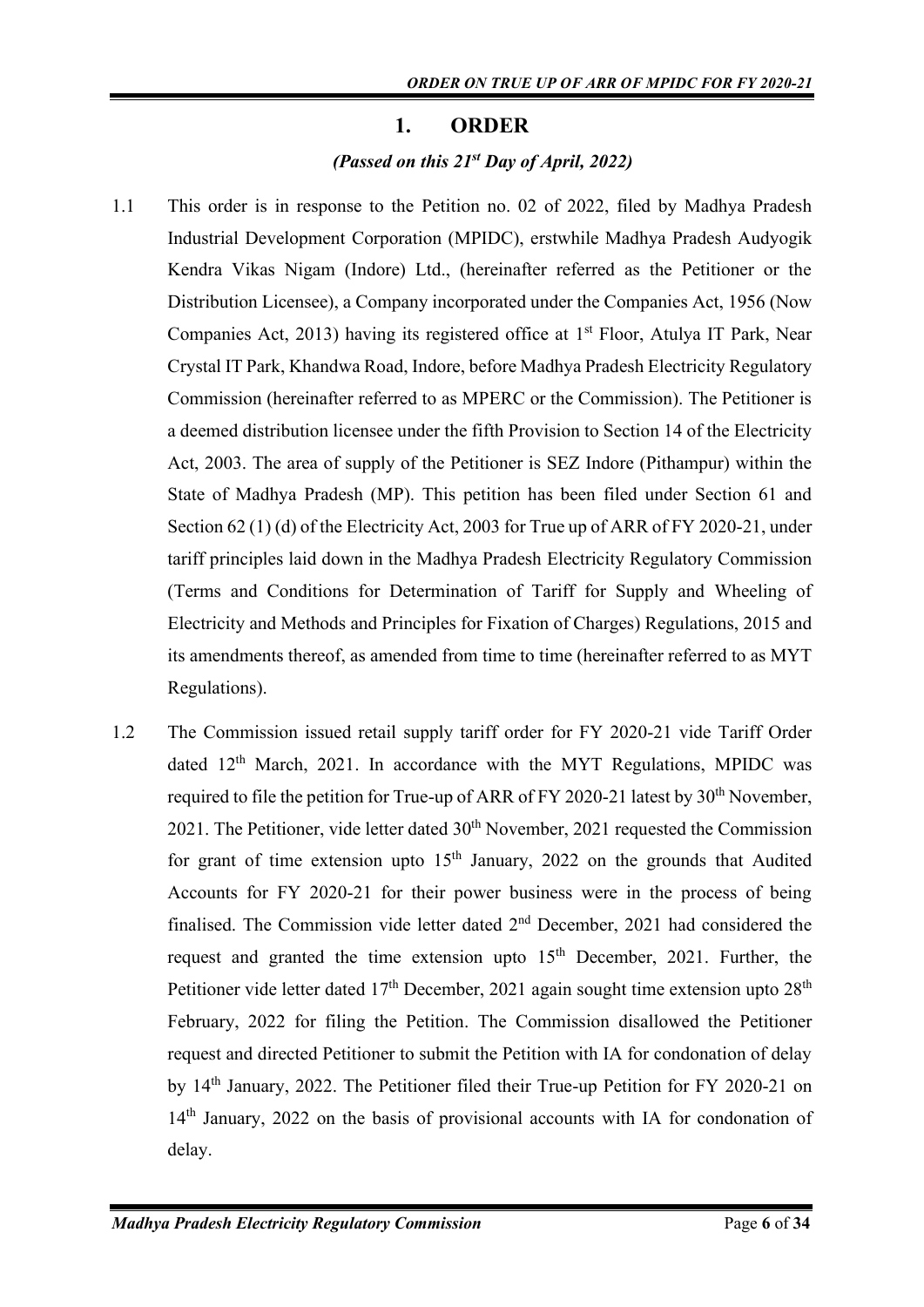- 1.3 Thereafter, the Commission held the motion hearing on 25<sup>th</sup> January, 2022 and condoned the delay and admitted the Petition for further deliberations and directed the Petitioner publish the public notice in newspapers for obtaining the comments / objections / suggestions from the stakeholders. The public notice issued on 23rd February, 2022 was published in the newspapers Nai Dunia and Free Press Journal, Indore. Last date for inviting comments / suggestions / objections was 17<sup>th</sup> March, 2022.
- 1.4 On prudent checking the Petition was found deficient and had not been substantiated with supporting documents, including tariff formats and relevant model in excel sheets. Accordingly, the Commission communicated additional information and additional data requirements vide letter dated 3rd February, 2022.
- 1.5 The Petitioner submitted the consolidated response on additional information and data gaps vide letter dated 25<sup>th</sup> February, 2022.
- 1.6 Summary of the Aggregate Revenue Requirement and revenue gap / surplus submitted by the Petitioner for true up of FY 2020-21 is shown below:

<span id="page-6-0"></span>

| FY 2020-21 (Rs. Crore) |                                                  |            |  |  |  |
|------------------------|--------------------------------------------------|------------|--|--|--|
| Sr. No.                | <b>Particulars</b>                               | FY 2020-21 |  |  |  |
| 1                      | <b>Power Purchase Cost</b>                       | 157.77     |  |  |  |
| $\overline{2}$         | Intra State Transmission charges                 | 13.88      |  |  |  |
| 3                      | SLDC and Other Charges                           | 0.03       |  |  |  |
| $\overline{4}$         | <b>Employee expenses</b>                         | 3.02       |  |  |  |
| 5                      | R&M expenses                                     | 3.54       |  |  |  |
| 6                      | A&G expenses                                     | 2.20       |  |  |  |
| 7                      | MPERC and MPPMCL Fees & others                   | 0.03       |  |  |  |
| 8                      | Depreciation                                     | 0.80       |  |  |  |
| 9                      | <b>Interest and Finance Charges</b>              | 1.57       |  |  |  |
| 10                     | <b>Interest on Working Capital</b>               | 0.15       |  |  |  |
| 11                     | Return on Equity (RoE)                           | 0.80       |  |  |  |
| 12                     | <b>Lease Rent</b>                                | 2.19       |  |  |  |
| 13                     | Income Tax                                       | 0.00       |  |  |  |
| 14                     | <b>Gross ARR</b>                                 | 185.99     |  |  |  |
| 15                     | Less: Other Income                               | 0.04       |  |  |  |
|                        | Revenue gap from 2010-11 to 2016-17              |            |  |  |  |
|                        | Revenue gap of true up of 2017-18                |            |  |  |  |
| 16                     | <b>Net ARR</b>                                   | 185.95     |  |  |  |
| 17                     | Revenue from Sale of Power                       | 191.15     |  |  |  |
| 18                     | Revenue Gap / (Surplus) (Sr. No. 16- Sr. No. 17) | (5.20)     |  |  |  |

**Table 1: Summary of ARR and Revenue Gap/(Surplus) claimed in True-Up of**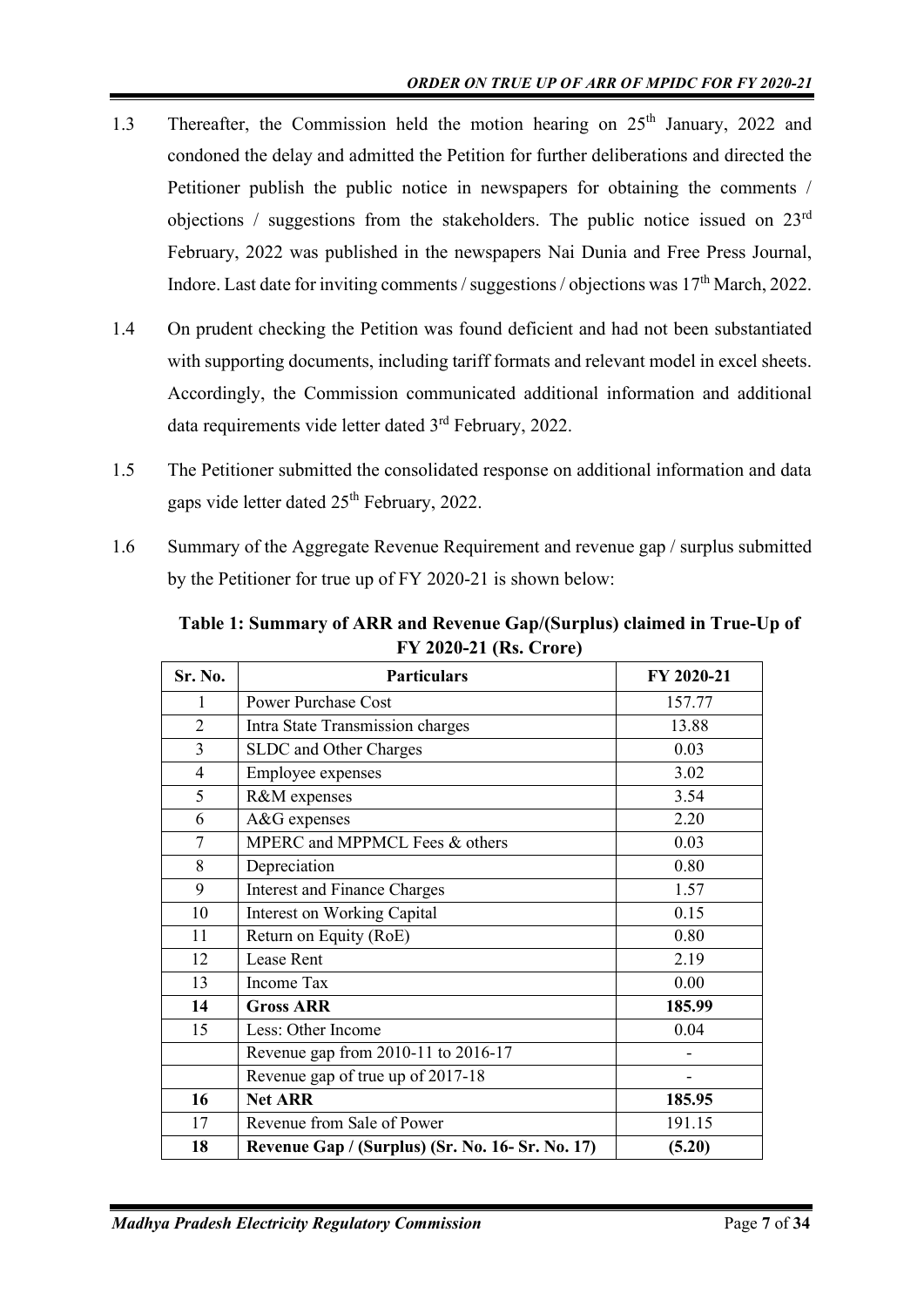## **Public Hearing**

- 1.7 The Commission held public hearing on the True-up petition for FY 2020-21 through video conferencing on 24<sup>th</sup> March, 2022.
- 1.8 The Commission has ensured transparency with regard to public participation and meticulously observed the same at every stage. Adequate opportunity was given to all stakeholders to file as well as present their objections/comments/suggestions on the petition. The Commission has observed that one (1) stakeholder has submitted suggestions/ comments / objections on the Petition within stipulated time and also made representation during the Public Hearing. Detail of stakeholder comments is annexed to this Order as Annexure-1.
- 1.9 As per the provisions of the Electricity Act, 2003 and relevant regulations notified in this regard, the Commission has finalized this order.

## **Allowable Revenue Gap / Surplus of MPIDC**

1.10 Based on the scrutiny of various cost components under tariff principles laid down in the prevailing Madhya Pradesh Electricity Regulatory Commission (Terms and Conditions for Determination of Tariff for Supply and Wheeling of Electricity and Methods and Principles for Fixation of Charges) Regulations,2015 and its amendments thereof, regarding revenue income and expenditure of Petitioner, the Commission has considered following Revenue gap / (surplus) for FY 2020-21 for adjustment through Retail Supply Tariff in future:

| Sr. No.        | <b>Particulars</b>                       | <b>Admitted in</b><br><b>Tariff Order</b> | <b>Claimed</b> | <b>Admitted in True</b><br><b>Up Order</b> |
|----------------|------------------------------------------|-------------------------------------------|----------------|--------------------------------------------|
|                | <b>Power Purchase Cost</b>               | 156.98                                    | 157.77         | 156.63                                     |
| $\overline{2}$ | Intra State Transmission charges         | 10.84                                     | 13.88          | 13.01                                      |
| 3              | <b>SLDC</b> Charges                      | 0.04                                      | 0.03           | 0.03                                       |
| 4              | O&M Expenses                             | 7.42                                      | 8.79           | 8.60                                       |
| 5              | Depreciation                             | 0.34                                      | 0.80           | 0.32                                       |
| 6              | <b>Interest and Finance Charges</b>      | 1.40                                      | 1.72           | 1.16                                       |
| 7              | Return on Equity                         | 0.66                                      | 0.80           | 0.60                                       |
| 8              | Lease Rent                               | 0.00                                      | 2.19           | 0.00                                       |
| 9              | Bad and Doubtful Debt                    | 0.00                                      | 0.00           | 0.00                                       |
| 10             | Income Tax                               | 0.00                                      | 0.00           | 0.00                                       |
| 11             | <b>Total Expenses</b>                    | 177.70                                    | 185.99         | 180.36                                     |
| 12             | Less: Other Income                       | 2.44                                      | 0.04           | 2.95                                       |
| 13             | <b>Net Aggregate Revenue Requirement</b> | 175.26                                    | 185.95         | 177.40                                     |

<span id="page-7-0"></span>**Table 2: Revenue Gap/(Surplus) admitted by the Commission for FY 2020-21 (Rs. Crore)**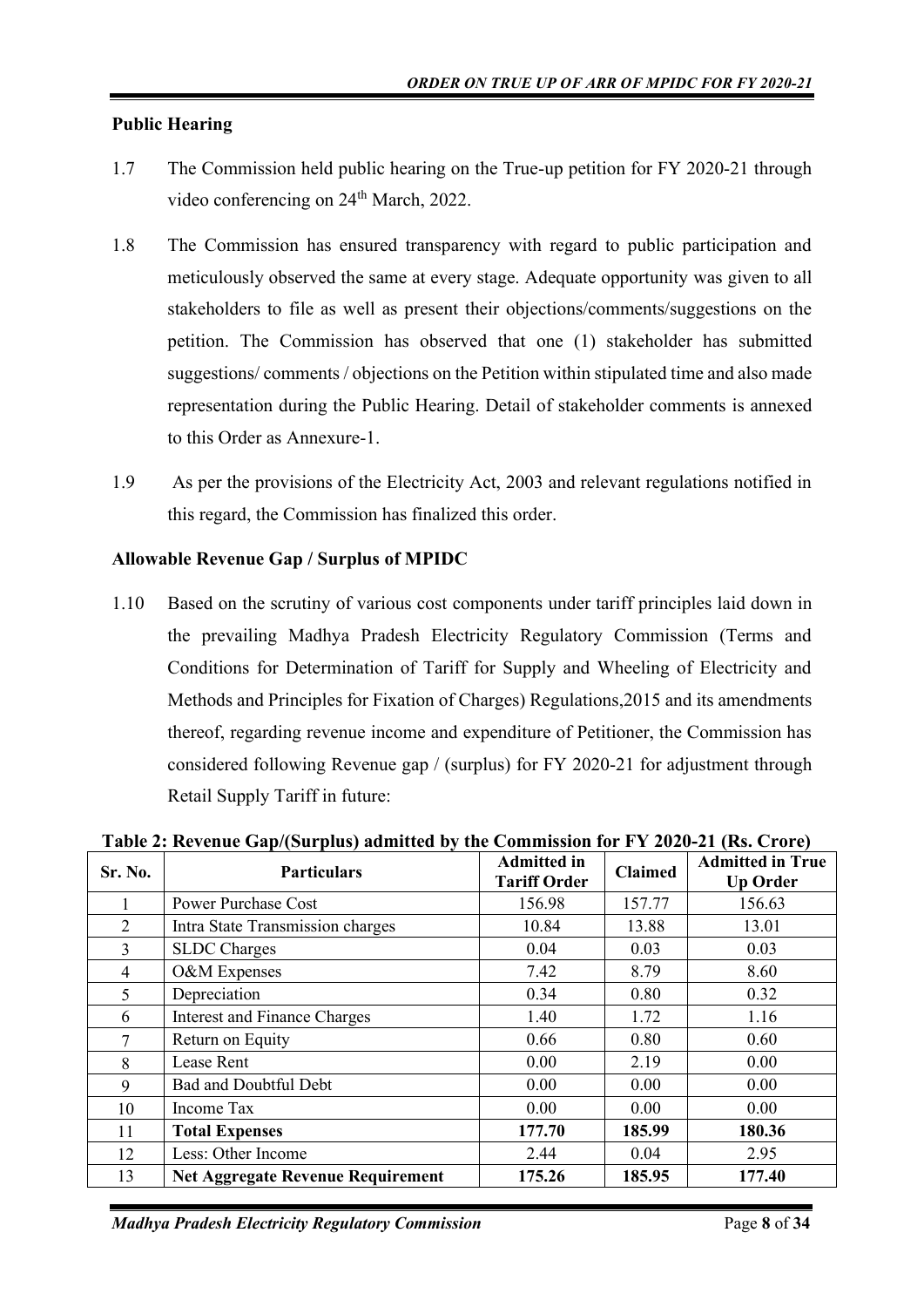### *ORDER ON TRUE UP OF ARR OF MPIDC FOR FY 2020-21*

| Sr. No. | <b>Particulars</b>                                                        | <b>Admitted in</b><br><b>Tariff Order</b> | <b>Claimed</b> | <b>Admitted in True</b><br><b>Up Order</b> |
|---------|---------------------------------------------------------------------------|-------------------------------------------|----------------|--------------------------------------------|
| 14      | Revenue Gap / (Surplus) of Past True-ups<br>form FY 2010-11 to FY 2016-17 | 21.72                                     | 0.00           | 21.72                                      |
| 15      | Revenue Gap / (Surplus) of True-up of FY<br>2017-18                       | (6.26)                                    | 0.00           | (6.26)                                     |
| 16      | Total Aggregate Revenue Requirement                                       | 190.72                                    | 185.95         | 192.86                                     |
| 17      | Revenue from Sale of Power                                                | 190.72                                    | 191.15         | 190.88                                     |
| 18      | <b>Revenue Gap/ (Surplus)</b><br>(Sr. No. 16- Sr. No. 17)                 |                                           | (5.20)         | 1.98                                       |

- 1.11 The Commission has admitted the Revenue Gap of Rs. 1.98 Crore, as indicated in the table above, on the true up of FY 2020-21.
- 1.12 Ordered as above, read with the detailed reasons, grounds and conditions annexed herewith.

| Sd/-                | Sd/-             | Sd/-             |
|---------------------|------------------|------------------|
| (Gopal Srivastava)  | (Mukul Dhariwal) | (S.P.S. Parihar) |
| <b>Member (Law)</b> | <b>Member</b>    | Chairman         |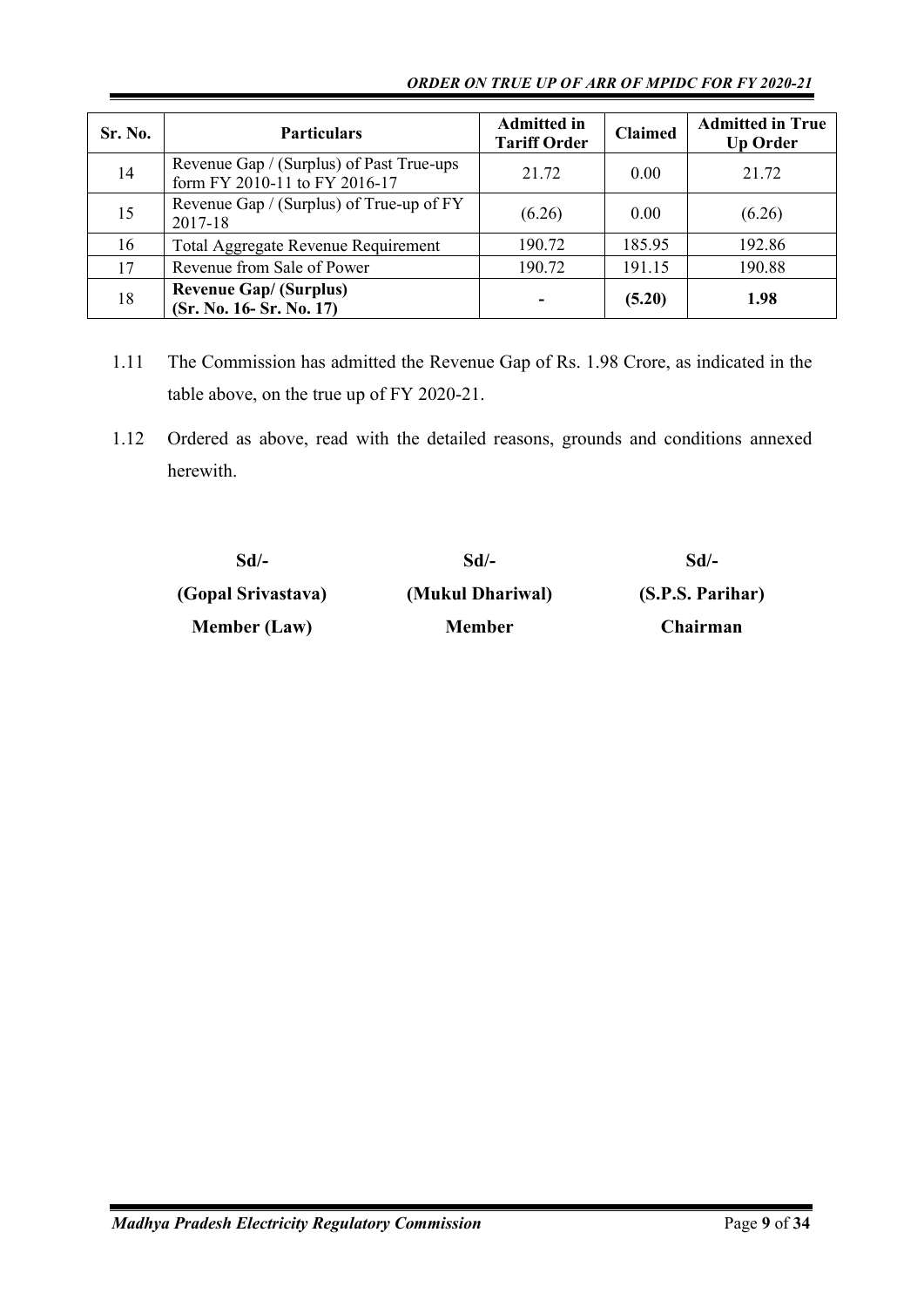# <span id="page-9-0"></span>**2. TRUE UP OF AGGREGATE REVENUE REQUIREMENT FOR FY 2020-21**

## <span id="page-9-1"></span>**Sales**

## **Petitioner's Submission**

2.1 The actual category-wise sales (in MU) for FY 2020-21 is 435.15 MU as against the sales of 420.18 MU approved in the Tariff Order for FY 2020-21.

### **Commission's Analysis**

2.2 The Commission has verified the actual sales from the R-15 statement and Audited account submitted by the Petitioner. Accordingly, the Commission has admitted the sales as reflected in the R-15 statement and Audited Accounts for FY 2020-21. The claimed sales and admitted sales for FY 2020-21 is as shown below:

<span id="page-9-3"></span>**Table 3: Category wise sales admitted by the Commission for FY 2020-21 (MU)**

| Sr. No.        | <b>Consumer category</b>            | <b>Claimed</b> | <b>Admitted</b> |
|----------------|-------------------------------------|----------------|-----------------|
| 1              | LT consumer categories              |                |                 |
| 2              | Non-Domestic                        | 0.09           | 0.09            |
| 3              | Public Water Works and Street Light | 0.14           | 0.14            |
| $\overline{4}$ | Industrial                          | 0.16           | 0.16            |
| 5              | <b>Total LT Sale</b>                | 0.39           | 0.39            |
| 6              | <b>HT Consumer Categories</b>       |                |                 |
| 7              | Industrial                          | 434.76         | 434.76          |
| 8              | Non-Industrial                      |                |                 |
| 9              | Total HT Sale                       | 434.76         | 434.76          |
| 10             | <b>Total LT+HT Sale</b>             | 435.15         | 435.15          |

## <span id="page-9-2"></span>**Power Purchase**

#### **Petitioner's Submission**

- 2.3 The Petitioner has claimed actual distribution loss of 1.34% for FY 2020-21.
- 2.4 The Petitioner has met its entire power requirement for FY 2020-21 from MPPMCL, considering the actual distribution losses, intra state transmission losses at 2.59%. Power purchase requirement claimed by the Petitioner for FY 2020-21 is 452.80 MU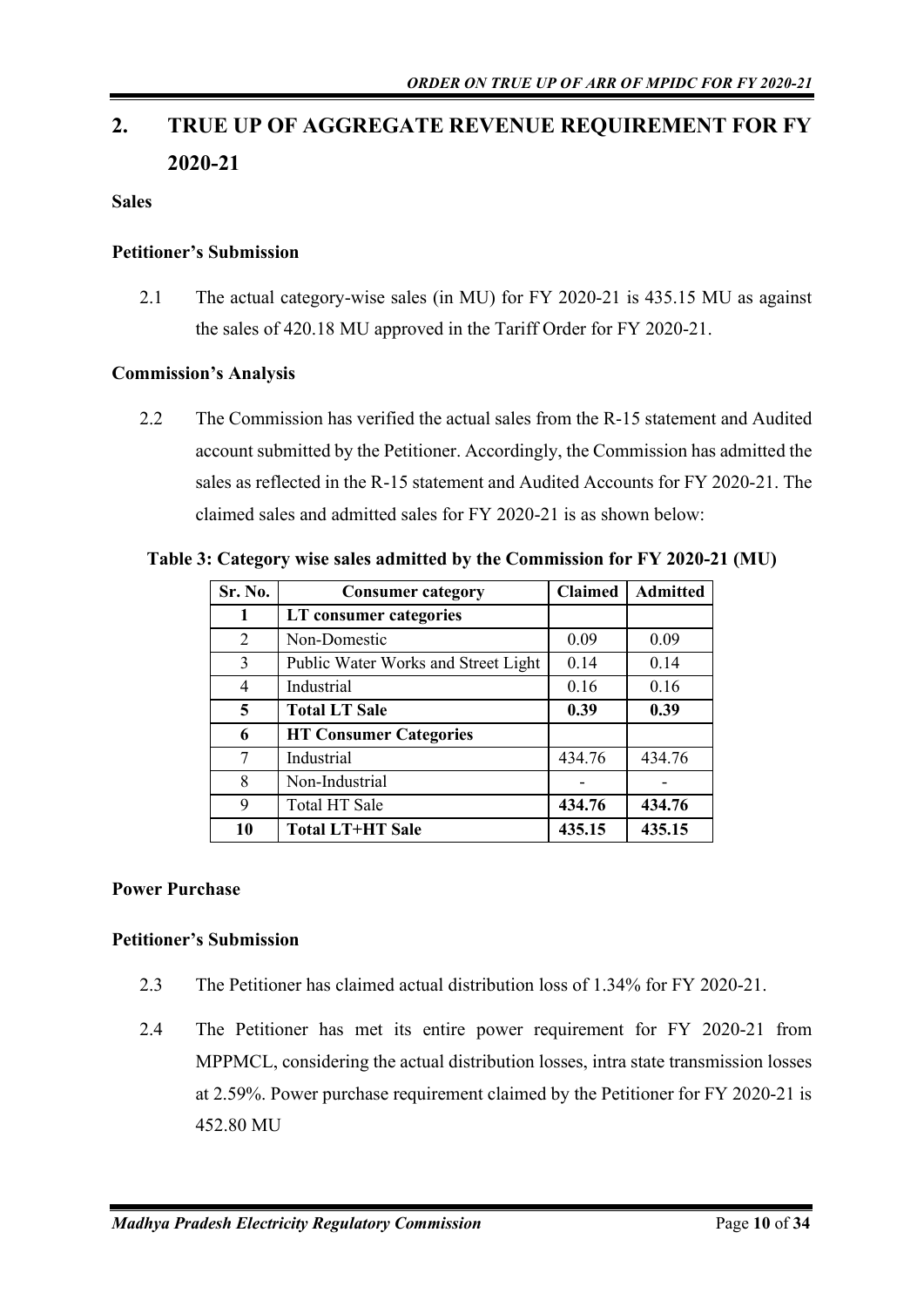## **Commission's Analysis**

- 2.5 The Commission has observed that the Petitioner is able to achieve lower distribution loss of 1.34% as compared to normative distribution losses of 1.50% allowable as per MYT Regulations, 2015 and its amendments thereof. Accordingly, the Commission has approved the actual distribution loss of 1.34% for FY 2020-21 as claimed by the Petitioner.
- 2.6 Further, for computing the energy requirement of FY 2020-21, the Commission has admitted the actual MPPTCL loss of 2.62% for FY 2020-21 as per the Regulatory Compliance Report submitted by MPPTCL.
- 2.7 The energy balance / power purchase requirement on the basis of the sales and losses admitted by the Commission for the Petitioner for FY 2020-21 is shown in the following table:

<span id="page-10-1"></span>

| Table 4: Power Purchase Requirement admitted by the Commission for FY 2020-21 |  |  |  |  |  |  |  |
|-------------------------------------------------------------------------------|--|--|--|--|--|--|--|
|-------------------------------------------------------------------------------|--|--|--|--|--|--|--|

| Sr. No. | <b>Particulars</b>                 | <b>Claimed</b> | <b>Admitted</b> |
|---------|------------------------------------|----------------|-----------------|
|         | Sales (MU)                         | 435.15         | 435.15          |
| 2       | Distribution Loss (%)              | $1.34\%$       | $1.34\%$        |
| 3       | Distribution Loss (MU)             |                | 5.92            |
|         | Input at MPIDC boundary (MU)       | 441.07         | 441.07          |
| 5       | Intra-State Transmission Loss (%)  | 2.59%          | $2.62\%$        |
| 6       | Intra-State Transmission Loss (MU) | 11.73          | 11.87           |
|         | <b>Energy Requirement (MU)</b>     | 452.80         | 452.94          |

## <span id="page-10-0"></span>**Power Purchase Cost & Transmission charges**

#### **Petitioner's Submission**

2.8 The Petitioner has executed a long-term power purchase agreement with MPPMCL for a quantum of 40 MW with effect from 1<sup>st</sup> April, 2015 on 29<sup>th</sup> March, 2016. The Petitioner had also signed supplementary agreement with MPPMCL on 31<sup>st</sup> March, 2017, 1<sup>st</sup> August, 2018 and  $28<sup>th</sup>$  August, 2020 and enhanced the contracted capacity to 45 MW, 50 MW subsequently again increased it to 55 MW. Based on this power purchase arrangement the Petitioner has met its entire power requirement from MPPMCL for FY 2020-21. Net Power purchase expense from MPPMCL during FY 2020-21 amounted to Rs. 155.76 Crore, including MPPMCL's power trading margin of Rs. 1.74 Crore and rebate on power sales of Rs. 0.28 Crore.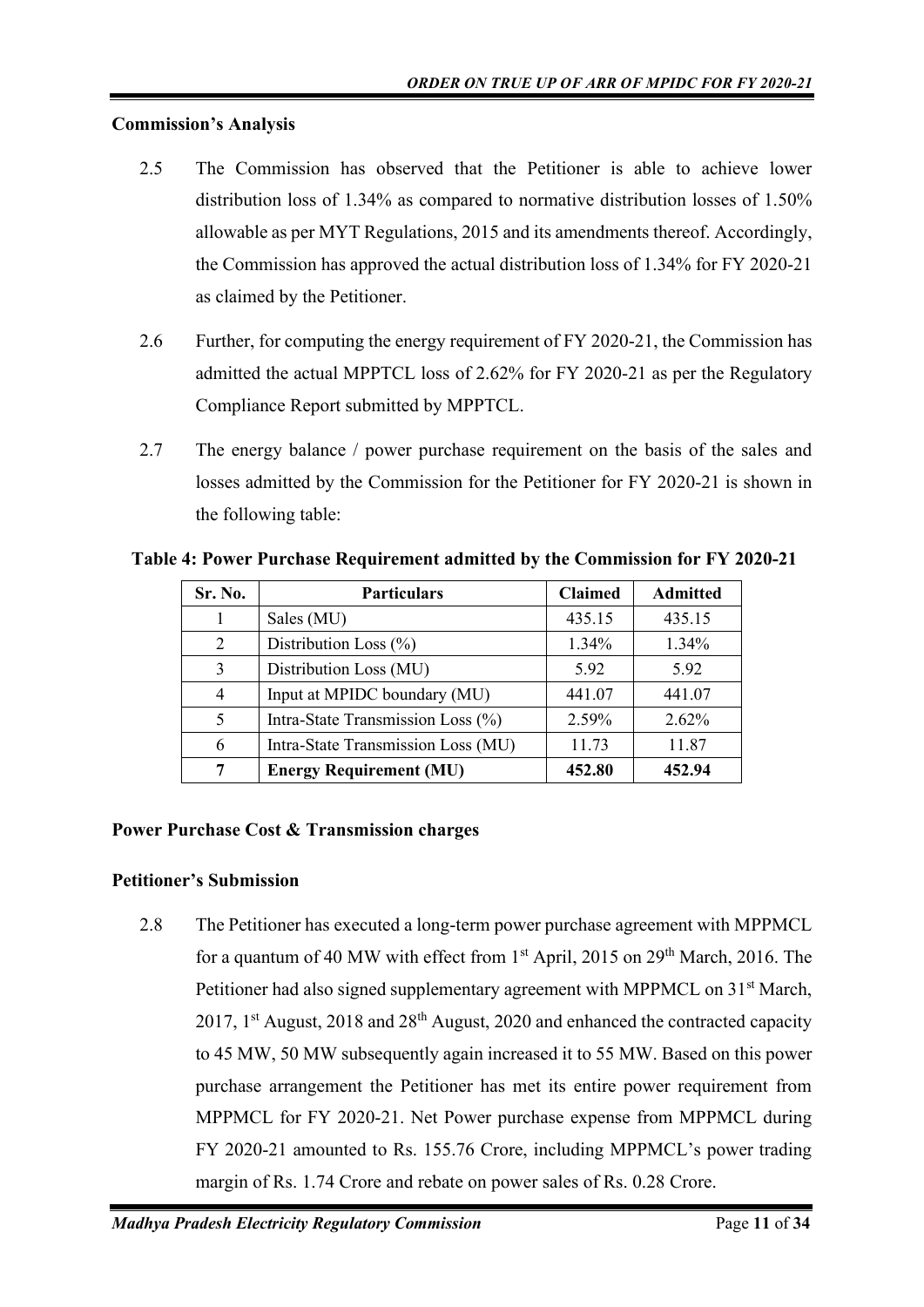- 2.9 The Petitioner has submitted that it has not incurred any Inter-state transmission charges as the entire power requirement has been met from MPPMCL during FY 2020-21.
- 2.10 The Petitioner has incurred intra-state transmission charges of Rs. 13.88 Crore and SLDC charges of Rs. 0.03 Crore during FY 2020-21.

## **Commission's Analysis**

- 2.11 The Commission has considered total power purchase cost for FY 2020-21 as per the audited accounts.
- 2.12 The Commission has observed that the Petitioner has claimed trading margin of Rs. 1.74 Crore for FY 2020-21. On analysis of the account, it is observed that in Note 2.15 of its audited account for FY 2020-21, it is clearly specified that in the absence of Commission's approval of trading margin, only provisioning is being done and no actual payment of trading margin is being made to MPPMCL. Therefore, considering that the Commission has not approved recovery of any trading margin by MPPMCL, expense towards the trading margin has not been allowed to the Petitioner. For claiming trading margin in future, appropriate petition should be filed before the Commission.
- 2.13 Further, the Commission has observed that the petitioner has claimed rebate on power sales of Rs. 0.28 Crore for FY 2020-21 as part of Power Purchase Cost. On analysis, it was observed that the rebate that the petitioner has provided to its consumers on power sales, pertains to revenue from Sales of power. Therefore, the Commission consider it appropriate not to consider rebate on power sales in power purchase cost rather the same has been reduced from revenue from sales of power.
- 2.14 The Commission has considered the actual transmission and SLDC charges paid by the Petitioner as per audited account for FY 2020-21.
- 2.15 Accordingly, the admitted power purchase cost for FY 2020-21, is as shown below:

<span id="page-11-0"></span>**Table 5: Power Purchase Cost (including Transmission and SLDC Charges) admitted by the Commission for FY 2020-21 (Rs. Crore)**

| Sr. No. | <b>Particulars</b>         | <b>Claimed</b> | Admitted |
|---------|----------------------------|----------------|----------|
|         | Power Purchase from MPPMCL | 155.76         | 156.63   |
| ∠       | <b>Trading Margin</b>      | 74             | $0.00\,$ |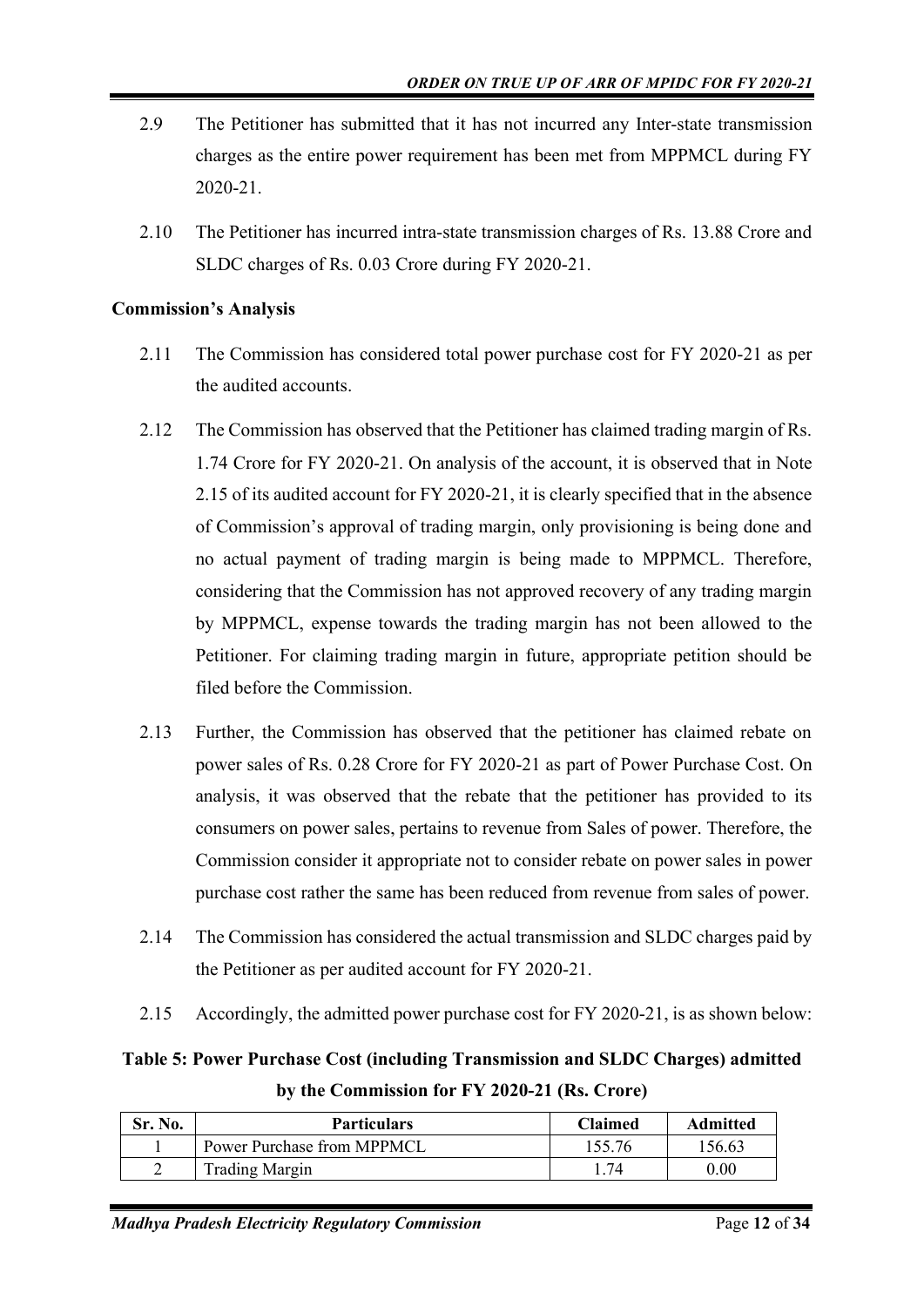| Sr. No. | <b>Particulars</b>                                                                         | <b>Claimed</b> | <b>Admitted</b> |
|---------|--------------------------------------------------------------------------------------------|----------------|-----------------|
| 3       | Rebate on Power Sale                                                                       | 0.28           | 0.00            |
|         | <b>Total Power Purchase Cost</b>                                                           | 157.77         | 156.63          |
|         | <b>Intra-State Transmission Charges</b>                                                    | 13.88          | 13.01           |
| 6       | <b>SLDC</b> Charges                                                                        | 0.03           | 0.03            |
| 7       | <b>Total Power Purchase Cost and Transmission</b><br><b>Charges including SLDC Charges</b> | 171.69         | 169.67          |

### <span id="page-12-0"></span>**Gross Fixed Assets (GFA) and Capitalisation**

#### **Petitioner's Submission**

- 2.16 The opening value of the GFA for FY 2020-21 has been considered as per the closing value of GFA for FY 2019-20.
- 2.17 The additions to asset have been considered as per the actual capitalisation for FY 2020-21. The actual GFA capitalisation of the Petitioner pertaining to power business for FY 2020-21 is Rs. 1.11 Crore.

#### **Commission's Analysis**

- 2.18 The Commission has considered the closing balance of GFA admitted in True-up order of FY 2019-20 as the opening balance of GFA for FY 2020-21.
- 2.19 In reply to data gaps, the Petitioner submitted that out of total GFA addition of Rs. 1.11 Crore in FY 2020-21, Rs. 1.10 Crore is towards replacement of various equipment of 33/11 kV substation at SEZ and Rs. 0.01 Crore is toward maintenance of substation building.
- 2.20 The Commission has observed that the GFA addition of Rs. 1.11 Crore is towards upkeep of the existing infrastructure for providing supply to the consumers. Accordingly, the GFA addition of Rs. 1.11 Crore has been admitted by the Commission for FY 2020-21, which is as follows.

## <span id="page-12-1"></span>**Table 6: GFA Capitalisation admitted by the Commission for FY 2020-21 (Rs. Crore)**

| Sr. No. | <b>Particulars</b>  |      | Claimed   Admitted |
|---------|---------------------|------|--------------------|
|         | Plant and Machinery |      |                    |
|         | <b>Total</b>        | 1.11 | 1.11               |

2.21 The Commission has observed that Closing GFA for FY 2019-20 was Rs. 31.76 Crore. The Same has been considered as Opening GFA for FY 2020-21. Petitioner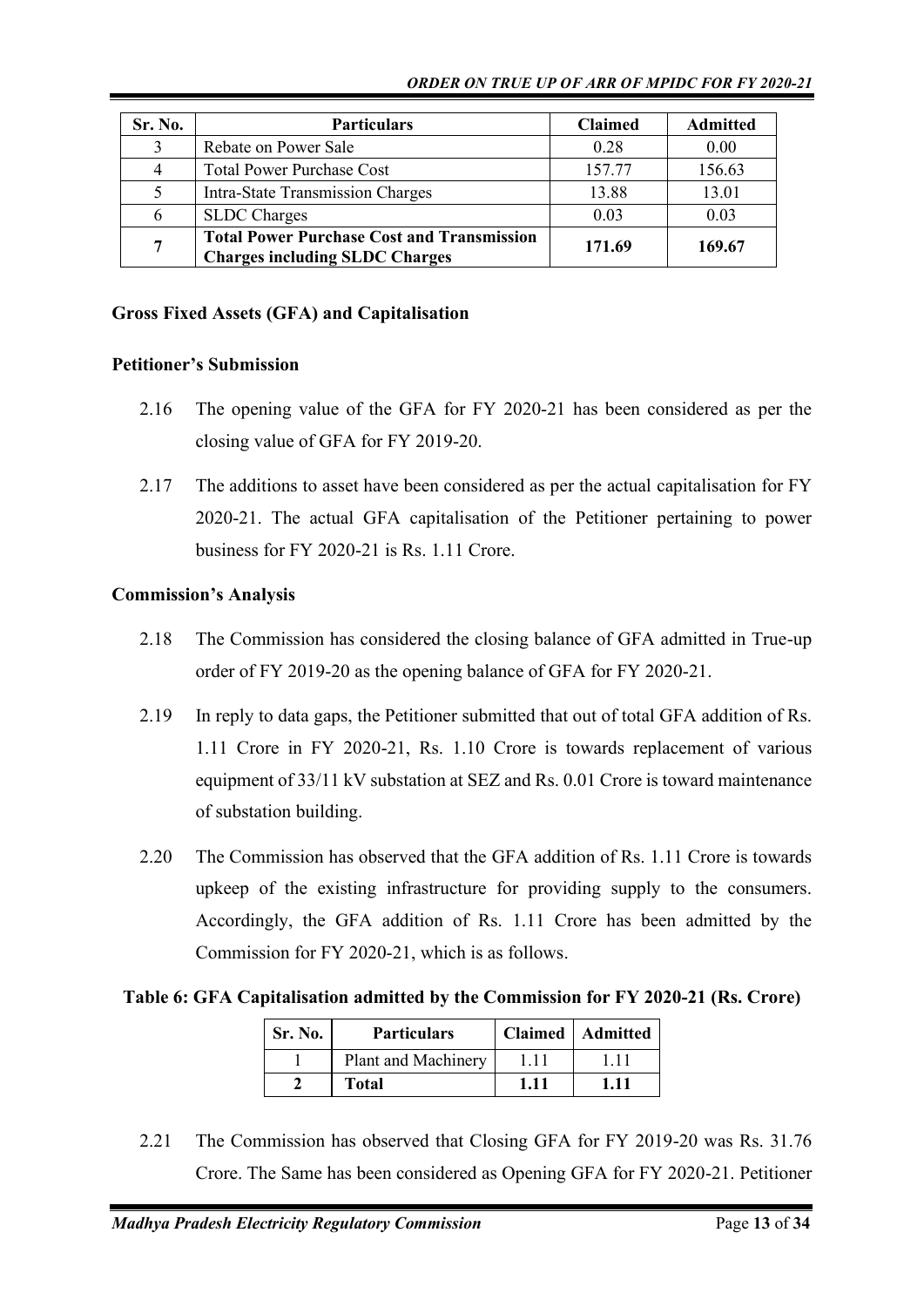has wrongly claimed Rs. 23.69 Crore as Opening GFA for FY 2020-21. The GFA admitted for FY 2020-21, based on the Capitalisation admitted by the Commission, is as below:

| Sr. No. | <b>Particulars</b>         | <b>Claimed</b> | <b>Admitted</b> |
|---------|----------------------------|----------------|-----------------|
|         | Opening GFA                | 23.69          | 31.76           |
|         | Addition during the Year   | 1.11           | 1.11            |
|         | Adjustment during the Year | 0.00           | 0.00            |
|         | Closing GFA                | 24.79          | 32.87           |

<span id="page-13-1"></span>**Table 7: GFA Admitted by the Commission for FY 2020-21 (Rs. Crore)**

## <span id="page-13-0"></span>**Funding of Capitalisation**

## **Petitioner's Submission**

- 2.22 The Petitioner has submitted that the funding of above-mentioned capital expenditure is done through various sources which are mainly categorized under following headings, namely:
	- i. Consumer Contribution;
	- ii. Equity; and
	- iii. Debt.
- 2.23 The Petitioner has considered the entire funding of the assets (other than those funded through consumer contribution) for FY 2020-21 through equity. However, in line with the provisions of MYT Regulations, 2015 and its amendments thereof and approach adopted by the Commission in the past, the quantum of equity has been restricted at 30% of the total funding requirement and the remaining quantum is treated as normative debt.

## **Commission's Analysis**

- 2.24 Regulation 21.1 of the MYT Regulations, 2015 and its amendments thereof specifies that debt-equity ratio shall be 70:30 for calculation of interest on loan and for return on equity. Further, equity addition is to be limited to 30% of the net GFA and equity in excess of 30% is to be considered as normative loan.
- 2.25 The Commission observed that the Petitioner has received consumer contribution of Rs. 0.13 Crore for FY 2020-21. Further, remaining balance consumer contribution of Rs.0.97 Crore is also required to be considered as per true-up order of FY 2019-20. Accordingly, the Commission has admitted consumer contribution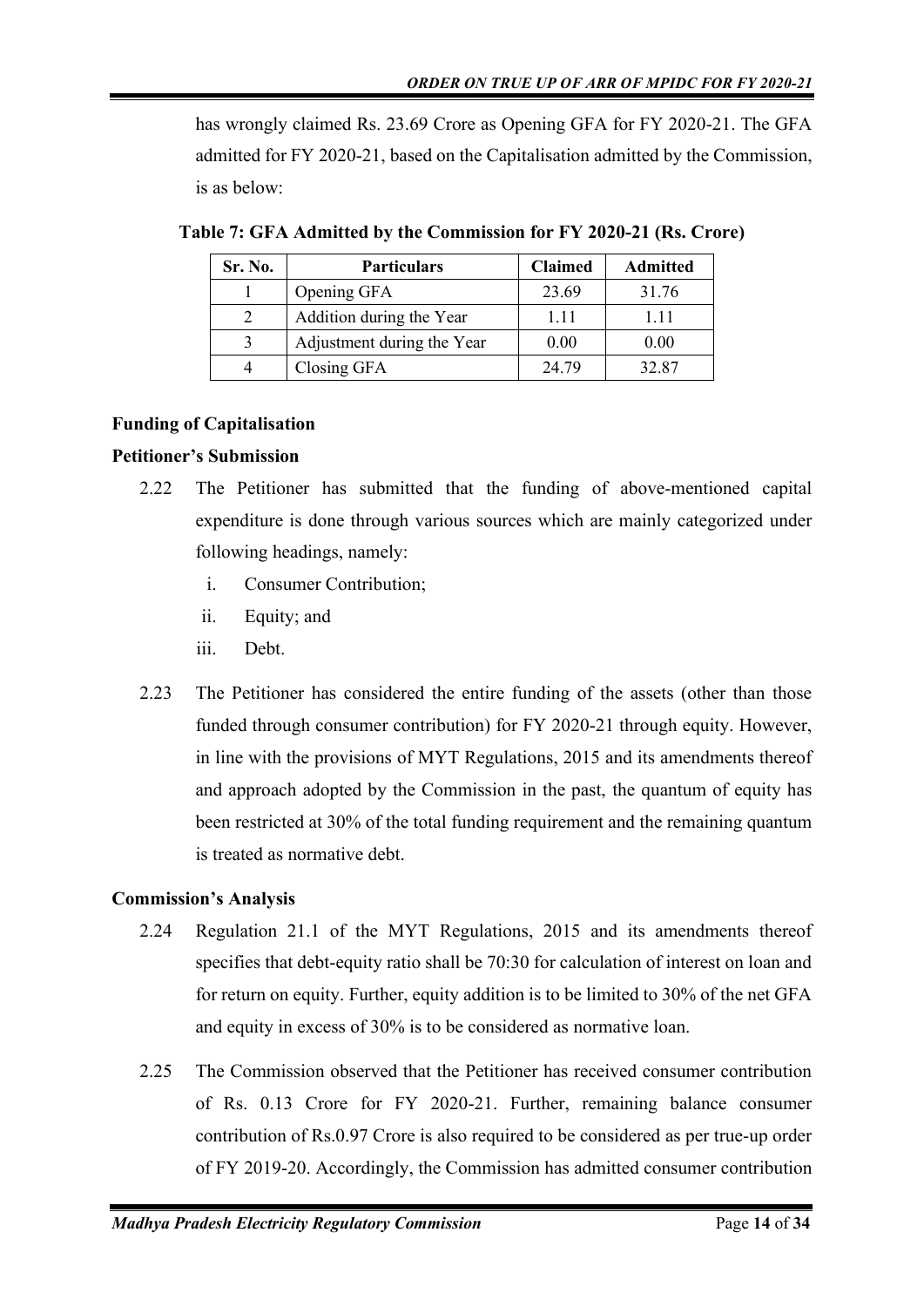of Rs. 1.09 Crore and reduced the same from total admitted GFA of Rs. 1.11 Crore to arrive at the net GFA of Rs. 0.02 Crore.

2.26 The Petitioner has not availed any actual loan and has funded the capitalisation entirely through equity. Therefore, the Commission has restricted equity addition to 30% of the net GFA, whereas, equity in excess of 30% has been considered as normative loan. Accordingly, the funding of the capitalisation approved for FY 2020-21 is shown as follows:

| Sr. No.                  | <b>Particulars</b>                                                                 | <b>Claimed</b> | <b>Admitted</b> |
|--------------------------|------------------------------------------------------------------------------------|----------------|-----------------|
|                          | <b>Total Capitalisation</b>                                                        | 1.11           | 1.11            |
| $\overline{2}$           | <b>Consumer Contribution and Grants</b><br>for FY 2020-21                          | 0.13           | 0.13            |
| 3                        | <b>Balance Consumer Contribution</b><br>and Grants from previous years<br>true-ups |                | 0.97            |
| $\overline{4}$           | <b>Consumer Contribution and</b><br><b>Grants Admitted for FY 2020-21</b>          |                | 1.09            |
| $\overline{\mathcal{L}}$ | Net Capitalisation                                                                 | 0.98           | 0.02            |
| 6                        | Normative Debt                                                                     | 0.68           | 0.01            |
|                          | Normative Equity                                                                   | 0.29           | 0.01            |

<span id="page-14-1"></span>**Table 8: Admitted funding of Capitalisation for FY 2020-21 (Rs. Crore)**

## <span id="page-14-0"></span>**Operations and Maintenance Expenses**

## **Petitioner's Submission**

- 2.27 The Operations and Maintenance (O&M) Expenses consists of the following elements as per Regulation 34.1 of the MYT Regulations, 2015 and its amendments thereof:
	- Employee Expenses
	- Repairs and Maintenance (R&M) Costs
	- Administrative and General (A&G) Expenses
	- **MPERC Expenses**

## **Employee Expenses**

2.28 The employees of Petitioner's various department like planning, commercial, technical, legal, financial & accounts, administration etc. are involved in activity of power business. The actual employee expenses for FY 2020-21 as incurred by the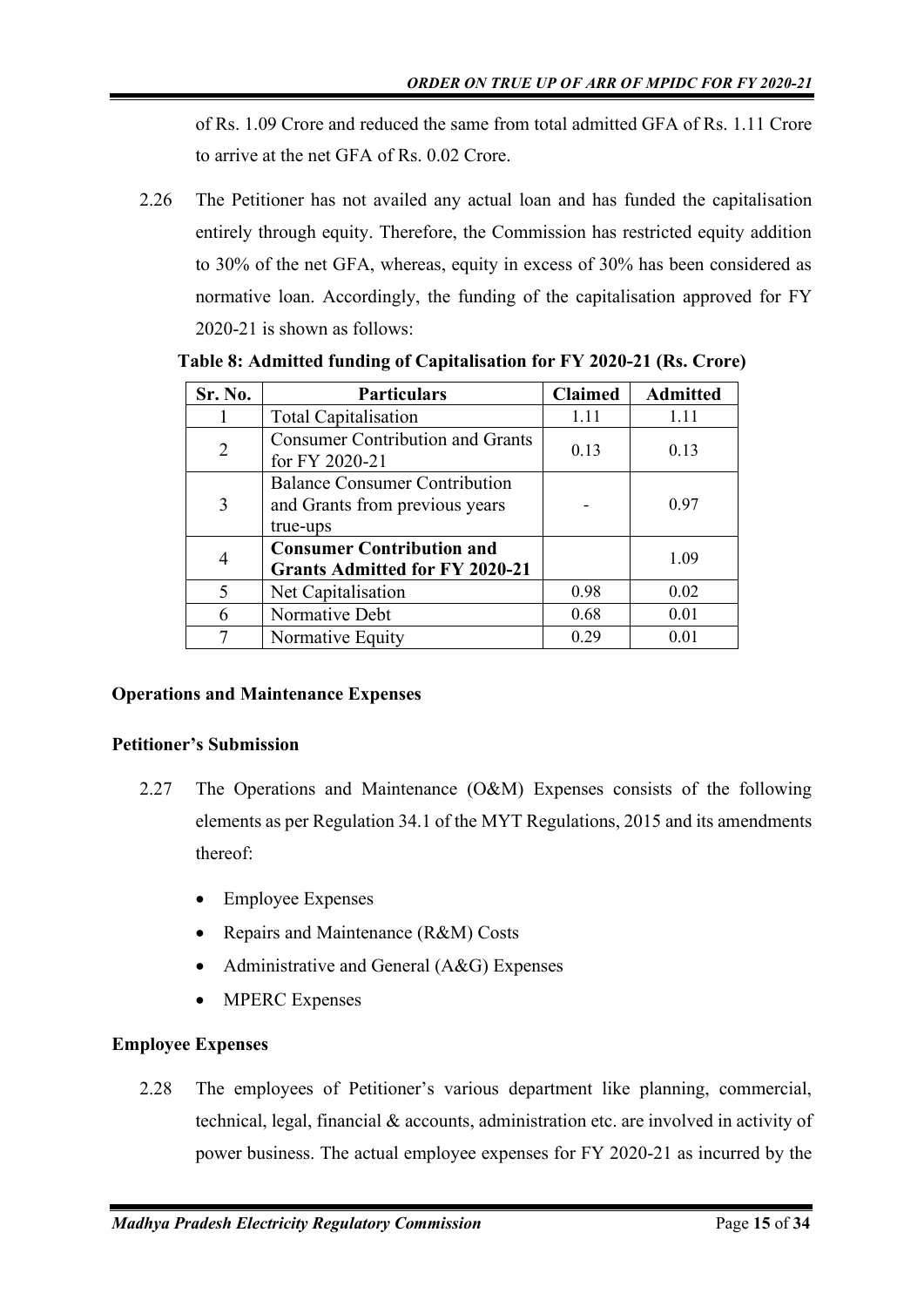Petitioner based on the provisional account is Rs. 3.02 Crore, including DA and terminal benefits.

#### **A&G Expenses**

2.29 The Petitioner has submitted that actual A&G expenses incurred for FY 2020-21 is Rs. 2.20 Crore, which is lower than the normative A&G expenses set by the Commission in the MYT Regulations, 2015 and its amendments thereof.

#### **R&M Expenses**

- 2.30 The Petitioner submitted that it has entered into an agreement with MPPKVVCL, Indore on dated 26<sup>th</sup> March, 2013 to carry out all R&M Expenses of its Electrical Network situated in the Special Economic Zone Phase I and Phase II in Pithampur area of the Dhar District and also to provide consultancy services in various technocommercial matters relating to the distribution and supply of electricity in the Special Economic Zone area for an initial period of 3 years from the effective date. For first six months of FY 2016-17, MPPKVVCL was carrying out all R&M activities. Subsequently, the Petitioner has entered into agreement with PTC India Ltd. on 29 September, 2016 for R&M activities of its electrical network and other consultancy services at lower rates.
- 2.31 The Petitioner has submitted that the Commission had considered this expenditure in its earlier Tariff Order for the FY 2013-14, FY 2014-15 and FY 2015-16. The relevant extracts of the Tariff Order for FY 2013-14 dated 10 September, 2013 has been reproduced below:

*"2.47 The Commission noticed that the petitioner has filed O&M expenses as per the Regulations and has also filed the expenses as per the agreement signed with MPPKVVCL, Indore dated March 26, 2013. The petitioner has requested that the expenses in accordance with the agreement executed by them with MPPKVVCL be allowed. MPPKVVCL has to undertake all activities related to O&M expenses and also to provide consultancy services in various technocommercial matters relating to the distribution and supply of electricity in the SEZ area. The Commission is of the view that looking at the difficulties faced by the petitioner in the past related to its power business, it would be prudent to consider the contract between the petitioner and MPPKVVCL, Indore in the*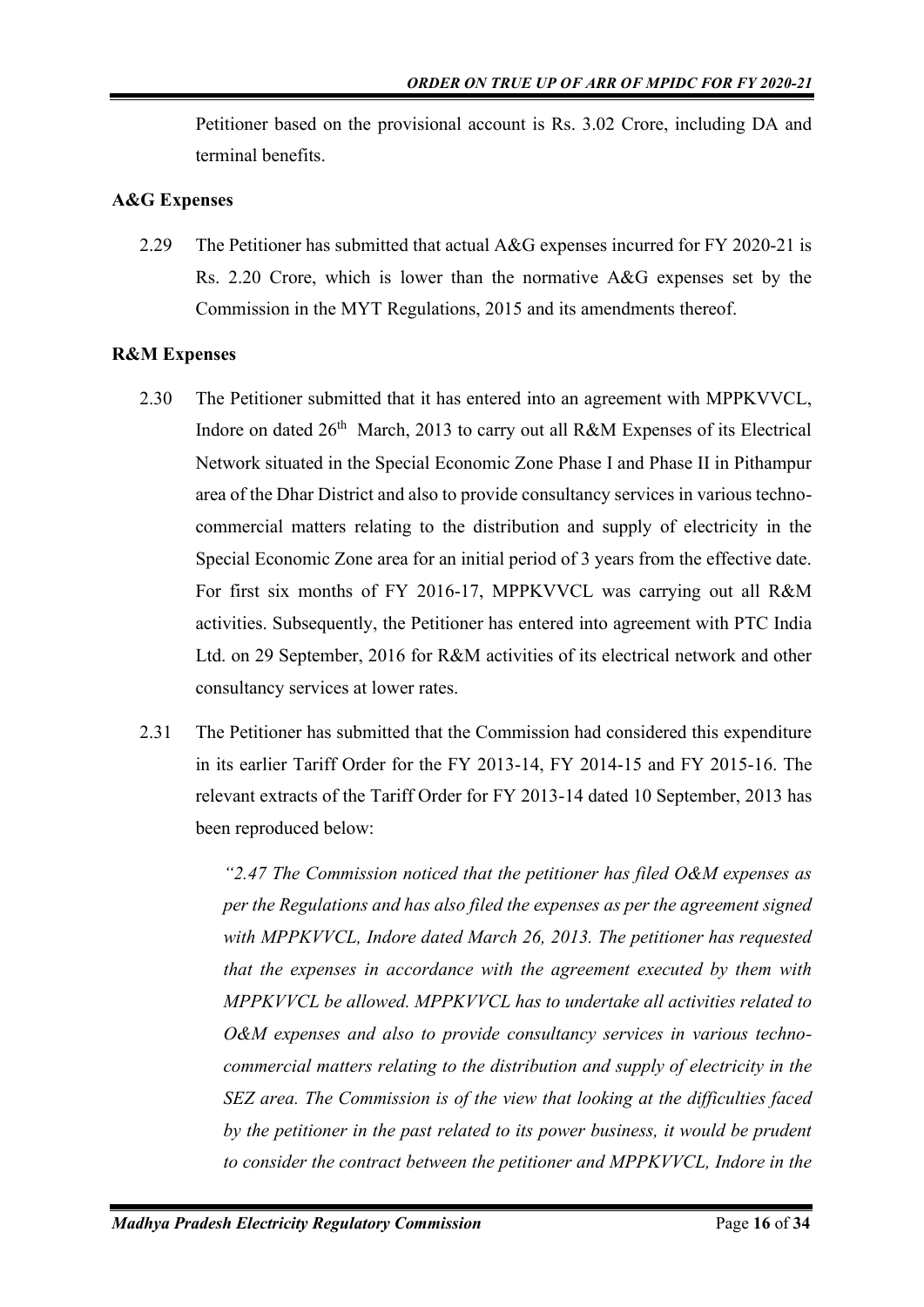*interest of the consumers. MPPKVVCL is a State owned Distribution Licensee and has expertise in operation and maintenance of power distribution system. [Emphasis Added]"*

- 2.32 With PTC India managing R&M activities, various distribution of power related aspects has improved considerably, including:
	- The distribution loss levels have reduced significantly, and hard efforts are being pushed to reduce it further;
	- The Petitioner has successfully upgraded its connectivity levels to grid from 33 kV to 132 kV voltage level;
	- Quality of supply has improved considerably, with minimum tripping and uninterrupted supply of power;
	- Scheduling practices have been optimized resulting into effective procurement;
	- Number of incoming and outgoing feeders have been optimized and increased resulting into redundant supply, appropriate loading levels, load bifurcation and further reduction of distribution losses.
	- Consumer satisfaction level has improved with implementation of 24x7 call center and expeditious resolution of network and supply related issues.
- 2.33 The Petitioner has also submitted that a part of R&M expenses of Rs. 3.54 Crore incurred for FY 2020-21 is reflected as part of Power Purchase Cost in the provisional financials. However, for the purpose of filing of this Petition, the Petitioner has re-classified the same as a part of the R&M expenses. Accordingly, the Petitioner has requested the Commission to approve actual R&M Expenses of Rs. 3.54 Crore for FY 2020-21.

#### **MPERC Fees**

2.34 The Petitioner has submitted that the actual MPERC Fees for FY 2020-21 is Rs. 0.03 Crore.

#### **Commission's Analysis**

- 2.35 Operation and Maintenance expenses comprise of the following heads:
	- Employees Expenses which includes the salaries, dearness allowance, dearness pay, other allowances and retirement benefits paid to the staff;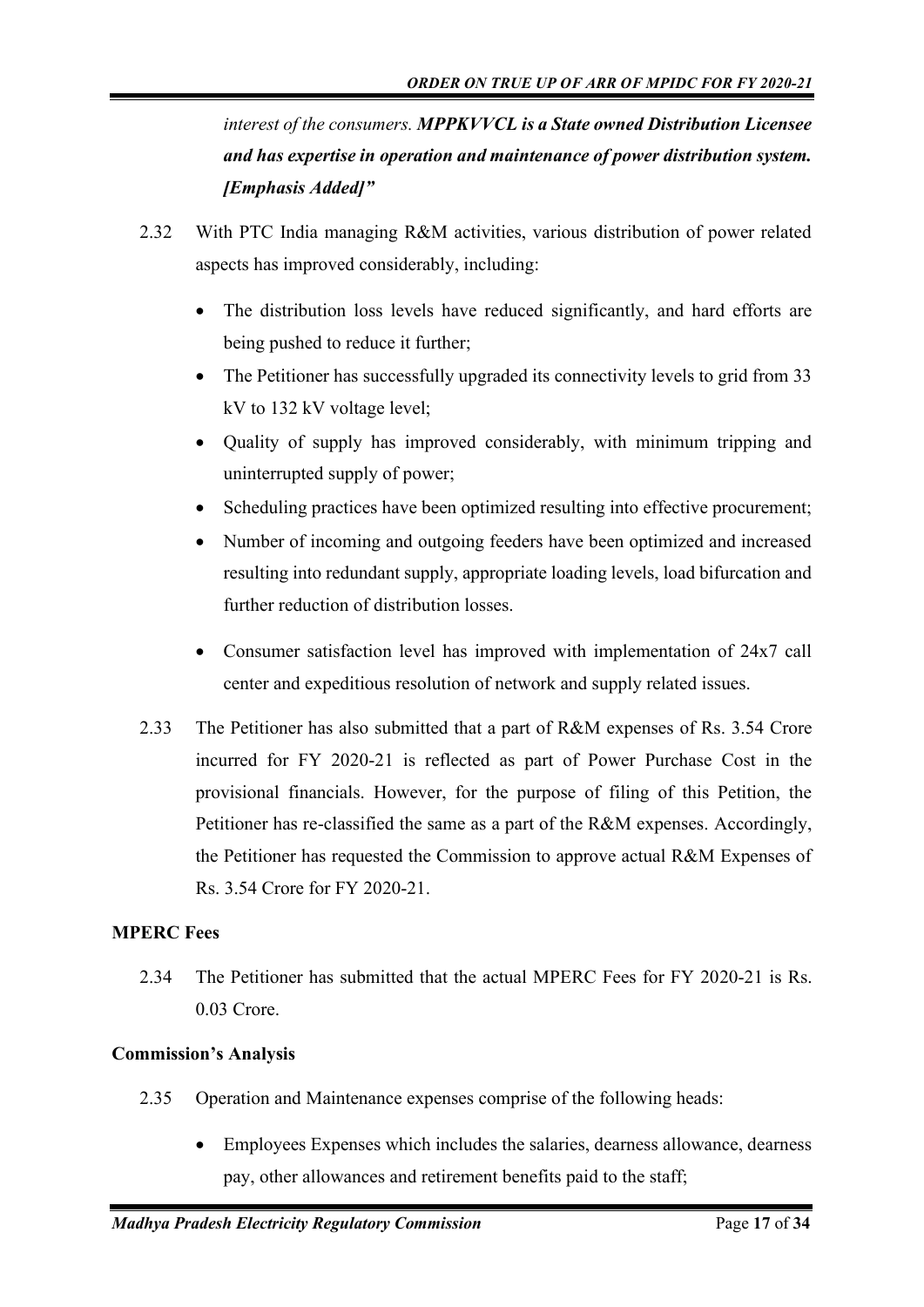- Repair and Maintenance (R&M) Expenses, which include all expenditure incurred on the maintenance and upkeep of transmission and distribution assets; and
- Administrative and General Expenses, which include all expenditure incurred in operating a business such as telephone charges, regulatory and consultancy fees such as energy auditing and chartered accountant fees, conveyance and travel expenses, water charges etc.
- MPERC Fees, is the fees payable to the MPERC as per Regulations.
- 2.36 It is observed that the Petitioner has claimed the Employee and Administrative & General Expense as per actuals, whereas the Repair & Maintenance Expense has been claimed as per the agreement dated with PTC.
- 2.37 As per MYT Regulations, 2015 and its amendments thereof, basic salary of employee is allowable as per the norms specified in the Regulations, whereas, terminal benefits and arrears are allowable as per actuals. With regard to A&G Expenses, it is allowable in accordance with the norms specified in the Regulations, whereas MPERC fees is to be allowed on actuals. As per MYT Regulations, 2015 and its amendments thereof, R&M Expenses are allowable on normative basis i.e. 5% of the opening GFA for the year.
- 2.38 On analysis of O&M Expenses, it is observed that the actual Employee and A&G expenses are lower than the normative expenses allowable as per Regulations, whereas actual R&M Expenses are higher than the normative R&M expenses allowable as per Regulations. Comparison of Actual and Normative O&M Expenses is shown below:

| Sr. No. | <b>Particulars</b>       | <b>Claimed</b> | Actual | <b>Normative</b> |
|---------|--------------------------|----------------|--------|------------------|
|         | Salary                   |                | 1.18   | 2.75             |
|         | Dearness Allowance       |                | 1.59   | 1.59             |
|         | <b>Terminal Benefits</b> |                | 0.31   | 0.31             |
|         | Arrears                  |                | 0.01   | 0.01             |
|         | Total                    | 3.02           | 3.09   | 4.66             |

<span id="page-17-0"></span>**Table 9: Comparison of Actual and Normative Employee Expenses for FY 2020-21 (Rs. Crore)**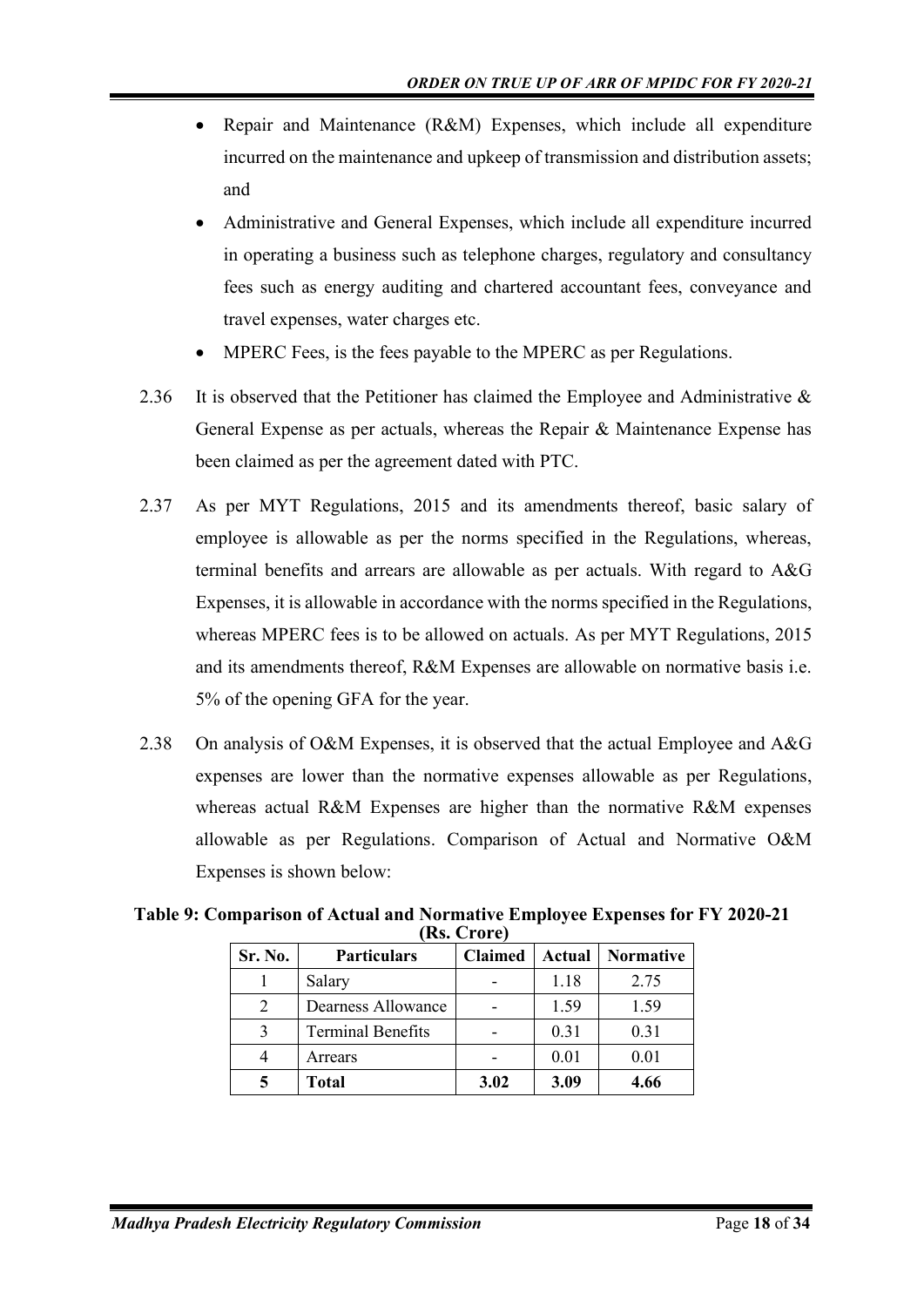| Sr. No. | <b>Particulars</b>            | <b>Claimed</b> |      | <b>Actual</b>   Normative |  |
|---------|-------------------------------|----------------|------|---------------------------|--|
|         | A&G Expenses                  | 2.20           | 2.20 | 2.33                      |  |
|         | <b>MPERC</b> Fees             | 0.03           | 0.03 | 0.03                      |  |
|         | <b>Total A&amp;G Expenses</b> | 2.23           | 2.23 | 2.36                      |  |

<span id="page-18-1"></span>**Table 10: Comparison of Actual and Normative A&G Expenses for FY 2020-21 (Rs. Crore)**

<span id="page-18-2"></span>**Table 11: Comparison of Actual and Normative R&M Expenses for FY 2020-21 (Rs. Crore)**

| Sr. No. | <b>Particulars</b> |      |      | Claimed   Actual   Normative |
|---------|--------------------|------|------|------------------------------|
|         | R&M Expenses       | 3.54 | 3.52 | 1.59                         |

- 2.39 The primary reason for Employee Expenses being lower than the normative is that the petitioner has outsourced R&M activity to external agency i.e. PTC. On the other hand, the actual R&M Expenses is higher as compared to normative R&M expenses allowable as per Regulations due to the fact that the Repair and Maintenance activity has been outsourced and it would also include part of the employee expenses. Accordingly, considering the fact that the Petitioner has been able to achieve distribution loss targets consistently in past years, the Commission in this order has admitted O&M Expenses considering that the norms specified in the Regulations are the ceiling norms and thereby allowing O&M expenses on actuals in totality, if the same is lower as compared to norms specified in the Regulations.
- 2.40 Accordingly, based on the above, the total O&M expenses admitted by the Commission for FY 2020-21 is shown in the table below:

<span id="page-18-3"></span>**Table 12: O&M Expenses admitted by the Commission for FY 2020-21 (Rs. Crore)**

| <b>Sr. No. 1</b> | <b>Particulars</b> |      |      | Claimed   Actual   Normative   Admitted |      |
|------------------|--------------------|------|------|-----------------------------------------|------|
|                  | $O&M$ Expenses     | 8.79 | 8.84 | 8.60                                    | 8.60 |

## <span id="page-18-0"></span>**Depreciation**

## **Petitioner's Submission**

2.41 The Petitioner has submitted that the rates of depreciation as specified in the MYT Regulations, 2015 and its amendments thereof have been considered for the computation of depreciation for FY 2020-21. The additions to asset have been considered as per the actual Capitalisation for FY 2020-21. Accordingly, the Petitioner has computed Depreciation for FY 2020-21 as Rs. 0.80 Crore.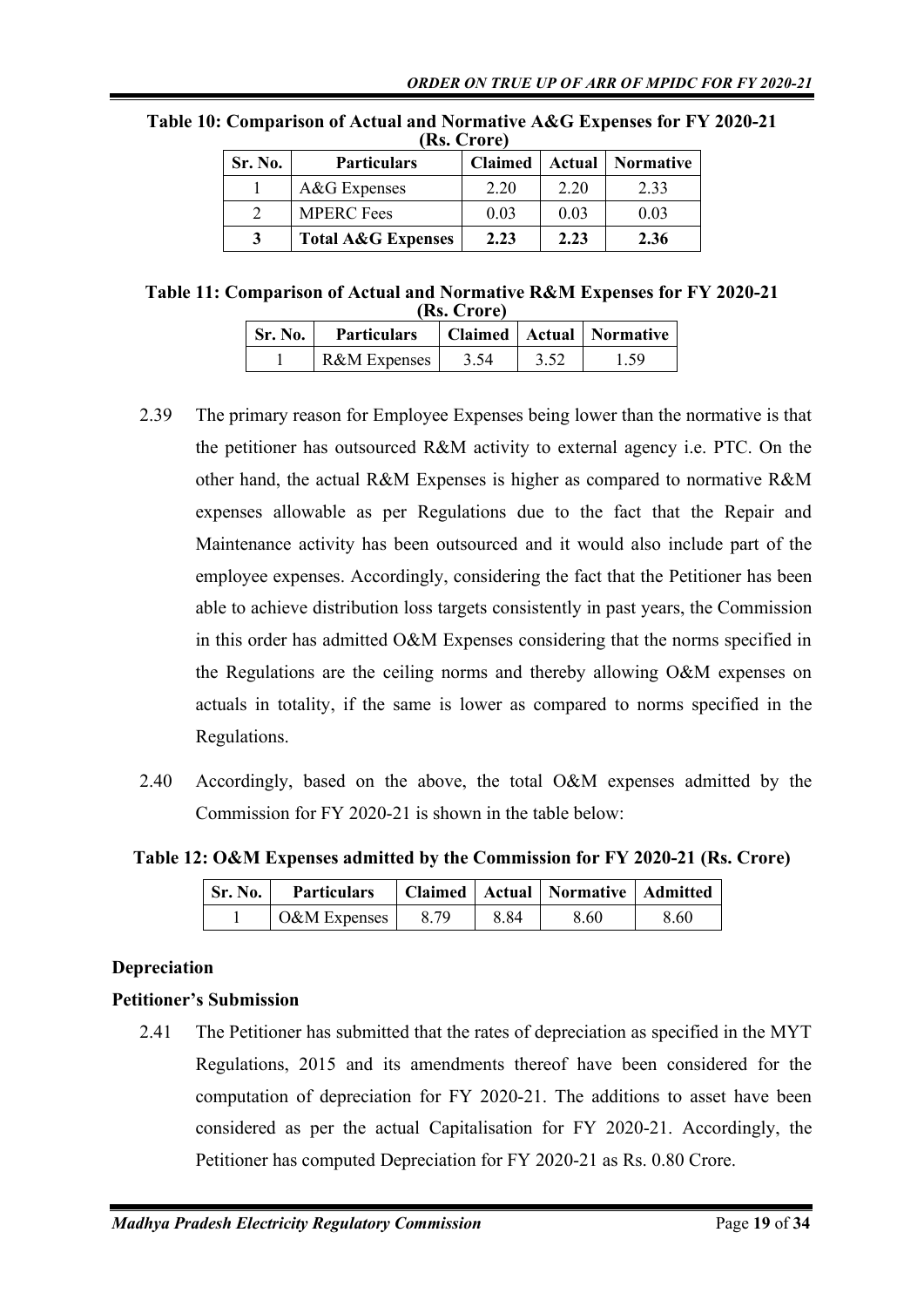2.42 The Petitioner further submitted that it has reduced the amortization of the assets capitalized from the consumer contribution for FY 2020-21. Accordingly, net depreciation on GFA for FY 2020-21, after reducing amortization on consumer contribution of Rs. 0.37 Crore is Rs. 0.80 Crore as follows:

| Sl. No. | <b>Particulars</b>                    | Actual |
|---------|---------------------------------------|--------|
|         | Depreciation                          |        |
|         | Less: Consumer contribution amortized | 0.37   |
|         | <b>Net Depreciation</b>               | 0.80   |

<span id="page-19-0"></span>**Table 13: Depreciation claimed by the Petitioner for FY 2020-21 (Rs. Crore)**

### **Commission's Analysis**

2.43 The Commission has considered the capitalisation for FY 2020-21 as detailed earlier in this Order. Depreciation has been computed considering the rates of depreciation as per MYT Regulations, 2015 and its amendments thereof as specified class of assets. Further, the Commission has not allowed depreciation on assets created through consumer contribution and grants. Accordingly, the computation of depreciation rate considered by the Commission for approval of depreciation for FY 2020-21 is as shown below:

| Sr.<br>No.     | <b>Particulars</b>                                      | <b>Depreciation</b><br>Rate $(\% )$ | Opening<br><b>GFA</b> | <b>Net Addition</b><br>during the<br>year | <b>Closing</b><br><b>GFA</b> | Average<br><b>GFA</b> | Gross<br>Depreciation |
|----------------|---------------------------------------------------------|-------------------------------------|-----------------------|-------------------------------------------|------------------------------|-----------------------|-----------------------|
|                | Furniture & Fixtures                                    | $6.33\%$                            | 0.21                  | 0.00                                      | 0.21                         | 0.21                  | 0.01                  |
| 2              | Computers                                               | 5.28%                               | 0.02                  | 0.00                                      | 0.02                         | 0.02                  | 0.00                  |
| 3              | <b>Buildings</b>                                        | $3.34\%$                            | 4.23                  | 0.00                                      | 4.23                         | 4.23                  | 0.14                  |
| $\overline{4}$ | Plant & Machinery                                       | 5.28%                               | 27.30                 | 1.11                                      | 28.41                        | 27.85                 | 1.47                  |
| 5              | <b>Total</b>                                            |                                     | 31.76                 | 1.11                                      | 32.86                        | 32.31                 | 1.63                  |
| 6              | <b>Weighted Average</b><br><b>Depreciation Rate (%)</b> |                                     |                       |                                           |                              |                       | $5.03\%$              |

<span id="page-19-1"></span>**Table 14: Computation of depreciation rate for FY 2020-21 (Rs. Crore)**

2.44 Further, the Commission has observed that claims against depreciation by the Distribution License has not been duly substantiated by the detailed Fixed Asset Registers in the format prescribed by the Commission to ensure that claims made are only against those assets, which have not been fully depreciated and the depreciation is being charged as per the approach specified in the Regulations. Distribution License in the past also did not submit these details despite repetitive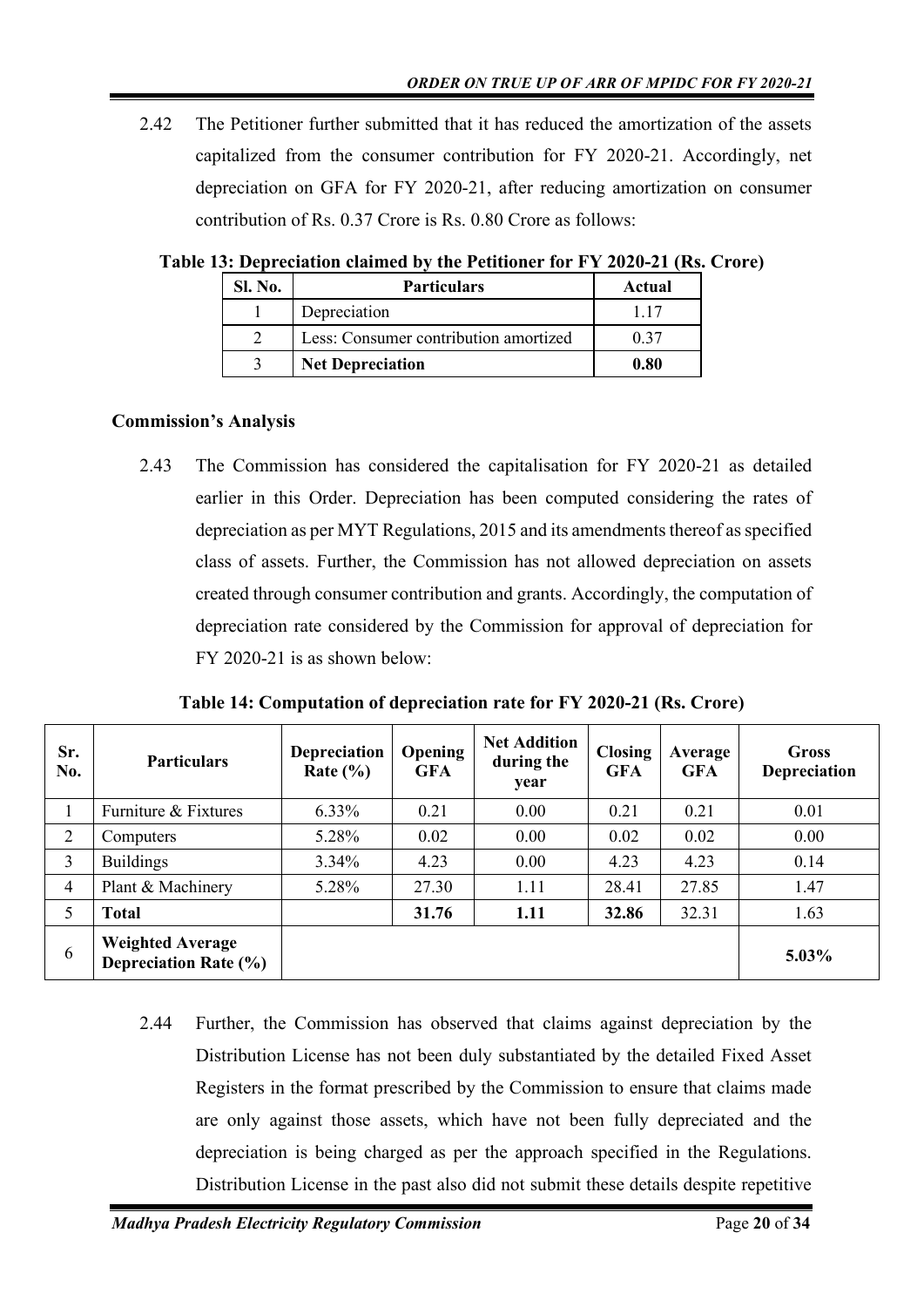directions of the Commission. Accordingly, in order to reprimand the Petitioner, the Commission in truing up for FY 2020-21 has disallowed 50% of the depreciation allowable for FY 2020-21.

2.45 Based on the depreciation rate computed above, the net depreciation admitted by the Commission for FY 2020-21 is as follows:

| Sr. No.        | <b>Particulars</b>                                                                                                       | <b>Admitted</b> |
|----------------|--------------------------------------------------------------------------------------------------------------------------|-----------------|
|                | Net Opening GFA as on 1 <sup>st</sup> April, 2020 (as<br>per closing net GFA approved in true up<br>order of FY 2019-20) | 12.58           |
| $\overline{2}$ | Net addition to GFA of Consumer<br><b>Contribution and Grants</b>                                                        | 0.02            |
| 3              | Net Closing GFA as on 31 <sup>st</sup> March, 2021                                                                       | 12.60           |
| 4              | <b>Average Net GFA</b>                                                                                                   | 12.59           |
| 5              | Depreciation Rate $(\%)$                                                                                                 | 5.03%           |
| 6              | <b>Depreciation</b>                                                                                                      | 0.63            |
| 7              | 50% Depreciation disallowed on account<br>of Non-Submission of FAR                                                       | 0.32            |
| 8              | <b>Net Depreciation Admitted</b>                                                                                         | 0.32            |

<span id="page-20-1"></span>**Table 15: Net Depreciation admitted by the Commission for FY 2020-21 (Rs. Crore)**

## <span id="page-20-0"></span>**Interest and Finance Charges**

## **Interest on Project Loans**

## **Petitioner's submission**

- 2.46 The Petitioner has submitted that for assessing interest charges on loans for FY 2020-21, the opening balance of loan has been considered to be equal to closing loan balance of the same for the previous year. The addition to loan for FY 2020- 21 has been considered based on the actual Capitalisation during the year.
- 2.47 The repayment of the loan during the year has been considered equal to depreciation charged for the financial year as per clause 31.3 of the MYT Regulations, 2015 and its amendments thereof. Since the Petitioner does not have actual loans, the weighted average rate of interest of three State Discoms of 7.00%, as admitted by the Commission in its Retail Supply Tariff Order for the FY 2020-21 has been considered, in line with the approach adopted by the Commission in its earlier Tariff Orders in approving the Interest and finance charges.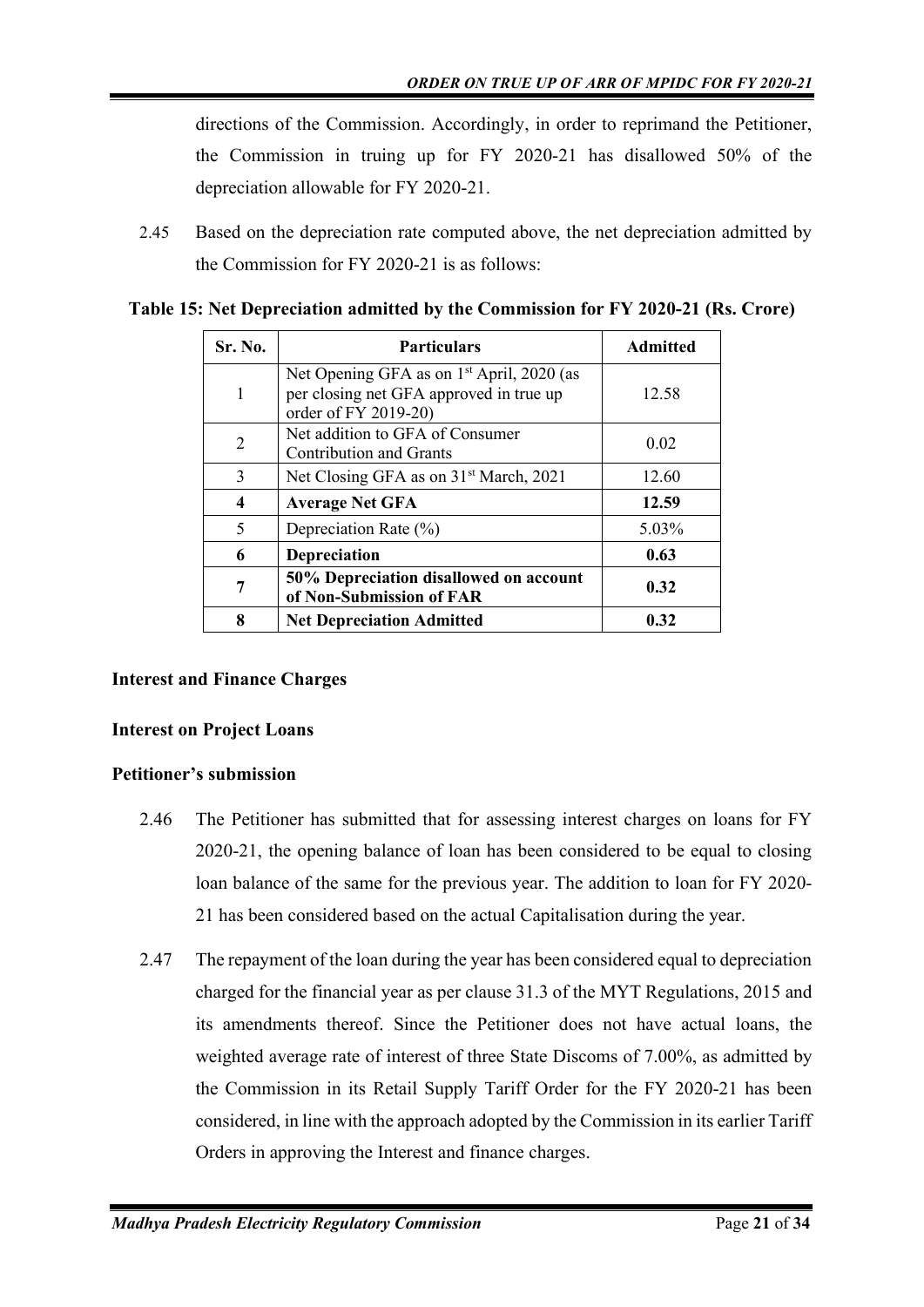#### **Commission's Analysis**

- 2.48 The Commission has considered the opening net loan for FY 2020-21 as per the closing net loan for FY 2019-20 as approved in true up order for FY 2019-20. Loan addition during the year has been considered as 70% of the net capitalisation (net of consumer contribution) admitted for the year. The repayment has been considered equivalent to admitted depreciation for the year.
- 2.49 Interest on loan has been computed considering interest rate of 7.24%, as admitted by the Commission in true up of State DISCOMs of FY 2020-21, dated 23<sup>rd</sup> March, 2022. The interest on loans as admitted by the Commission for FY 2020-21 is as shown below:

<span id="page-21-2"></span>**Table 16: Interest and finance charges admitted by the Commission for FY 2020-21 (Rs. Crore)**

| Sr. No. | <b>Particulars</b>                                 | <b>Claimed</b> | <b>Admitted</b> |
|---------|----------------------------------------------------|----------------|-----------------|
|         | Net Opening Loan as on 1 <sup>st</sup> April, 2020 | 11.43          | 5.54            |
| 2       | Addition to net loan during the year               | 0.68           | 0.01            |
| 3       | Repayment during the year                          | 0.80           | 0.32            |
| 4       | Total net loan as on 31 <sup>st</sup> March, 2021  | 11.31          | 5.23            |
| 5       | <b>Average Net Loan</b>                            | 11.37          | 5.39            |
| 6       | Interest Rate $(\% )$                              | 7.00%          | 7.24%           |
| 7       | <b>Interest on Loans</b>                           | 0.80           | 0.39            |

#### <span id="page-21-0"></span>**Interest on Security Deposit**

#### **Petitioner's Submission**

2.50 The Petitioner has submitted that the actual interest paid on consumer security deposit for FY 2020-21 is Rs. 0.77 Crore as per the provisional annual accounts.

#### **Commission's Analysis**

2.51 The Commission for true-up of ARR for FY 2020-21, has admitted the actual interest on consumer security deposit of Rs. 0.77 Crore as per the Audited Accounts.

#### <span id="page-21-1"></span>**Interest on Working Capital**

#### **Petitioner's Submission**

2.52 The Petitioner has submitted that the Interest on working capital has been calculated on the basis of normative parameters as provided in the Clause 22.1 of the MYT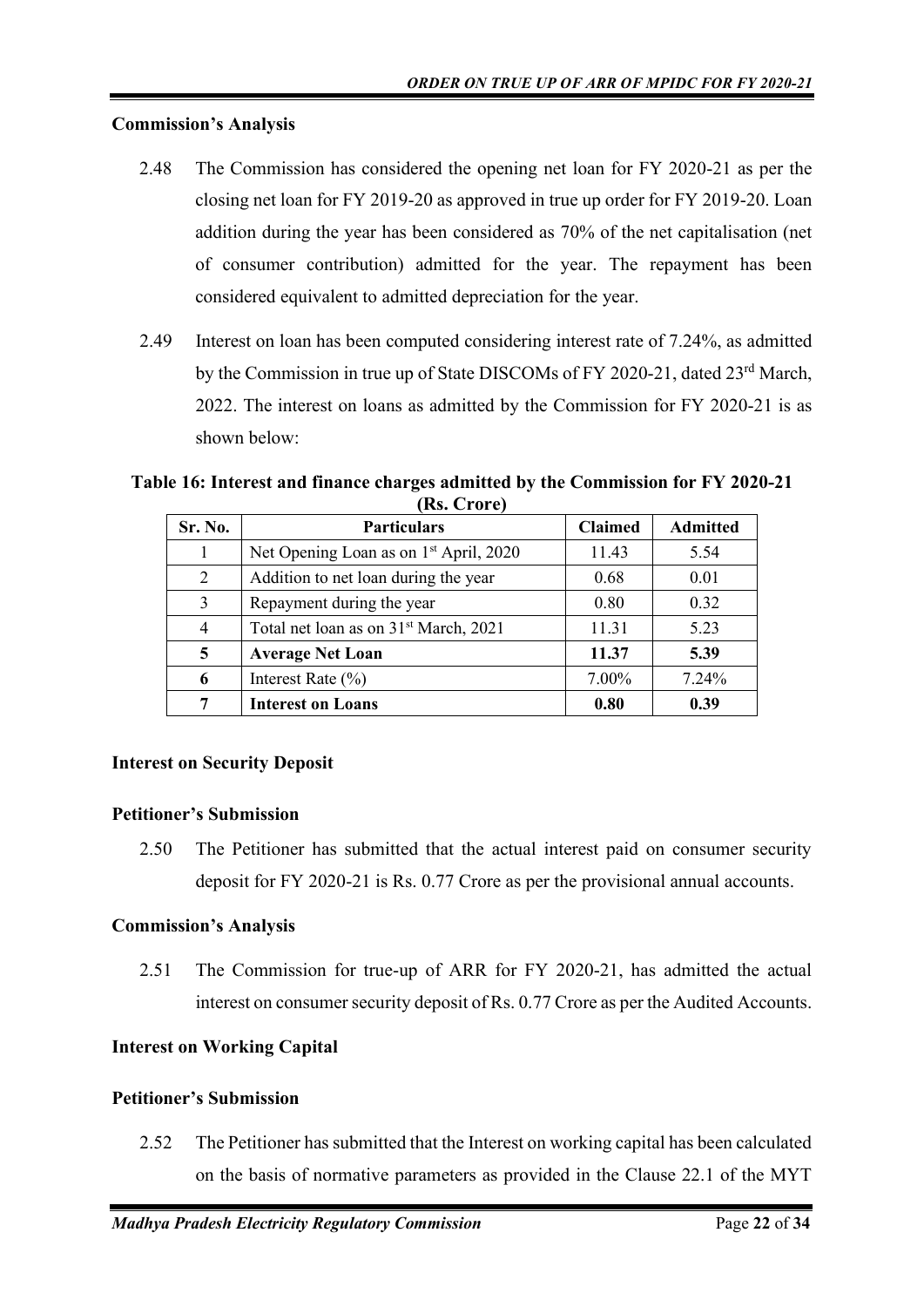Regulations, 2015 and its amendments thereof which have been reproduced below:

*"22. Working capital.-*

*22.1. Following shall be included in the working capital for supply activity of the Licensee:*

*(1) Receivables of two months of average billing reduced by power purchase cost of one month and any consumer security deposit, O&M expenses for one month, and Inventory (meters, metering equipment, testing equipment are particularly relevant in case of supply activity) for 2 months based on annual requirement for previous year.*

*22.2. Following shall be included in the working capital for wheeling activity of the Licensee:*

*(i) O&M expenses for one month, and Inventory (excluding meters, etc. considered part of supply activity) for 2 months based on annual requirement considered at 1% of the gross fixed assets for previous year."*

2.53 The rate of interest considered is the State Bank Advance Rate (SBAR) as on  $1<sup>st</sup>$ April,2020 as provided in Regulation 36 of the MYT Regulations, 2015 and its amendments thereof.

#### **Commission's Analysis**

- 2.54 The MYT Regulations specify that the Working capital for supply activity of the licensee shall consist of:
	- i. Receivables of two months of average billing reduced by power purchase cost of one month and any consumer security deposit,
	- ii. O&M expenses for one month, and
	- iii. Inventory (meters, metering equipment, testing equipment are particularly relevant in case of supply activity) for 2 months based on annual requirement for previous year.
- 2.55 Working capital for wheeling activity of the licensee shall consist of:
	- i. O&M expenses for one month, and
	- ii. Inventory (excluding meters, etc. considered part of supply activity) for 2 months based on annual requirement considered at 1% of the gross fixed assets for previous year.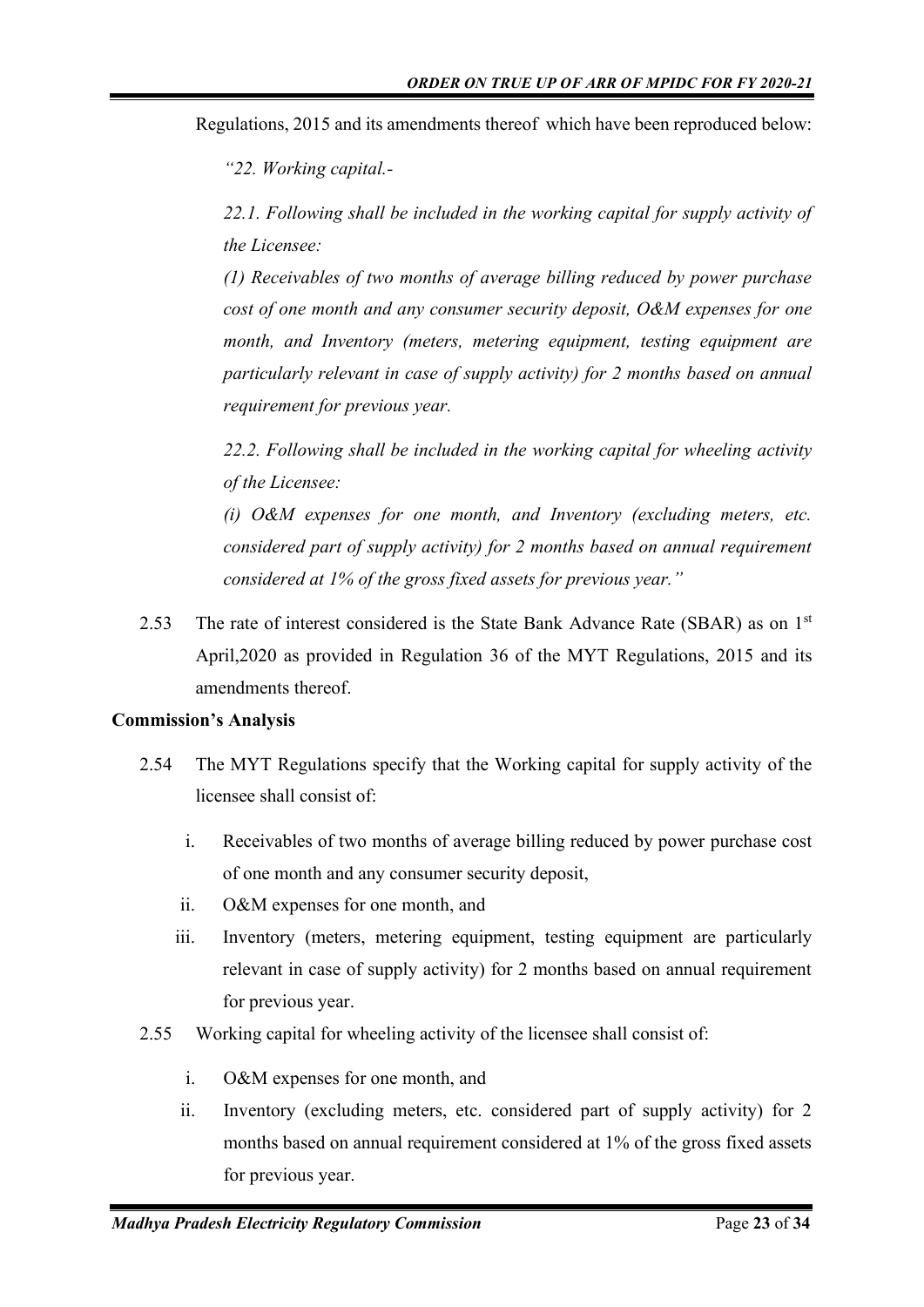2.56 Further, as per the Regulations, the rate of interest on working capital shall be equal to the State Bank Prime Lending Rate as on 1<sup>st</sup> of April of the relevant year. SBI PLR rate as on  $1<sup>st</sup>$  April, 2020 was 12.90%. Accordingly, the Commission has considered the same for computing the interest on working capital for FY 2020-21. The summary of interest on working capital admitted by the Commission for FY 2020-21 is shown in the Table below:

| Sr. No.           | $(1000 \text{ C} \cdot 0)$<br><b>Particulars</b>                          | <b>Claimed</b> | <b>Admitted</b> |  |  |  |
|-------------------|---------------------------------------------------------------------------|----------------|-----------------|--|--|--|
|                   | <b>For Wheeling Activity</b>                                              |                |                 |  |  |  |
| A)                | 1/6th of annual requirement of inventory for previous<br>year             | 0.24           | 0.04            |  |  |  |
| $B$ ) i)          | Total of O&M expenses                                                     |                | 8.60            |  |  |  |
| $B)$ ii)          | $1/12$ th of total                                                        | 0.73           | 0.72            |  |  |  |
| $\mathbf{C}$      | Receivables                                                               |                |                 |  |  |  |
| $C)$ i)           | Annual Revenue from wheeling charges                                      |                | 0.00            |  |  |  |
| $C)$ ii)          | Receivables equivalent to 2 months average billing of<br>wheeling charges | 0.00           | 0.00            |  |  |  |
| D)                | Total Working capital                                                     | 0.97           | 0.76            |  |  |  |
| E)                | Rate of Interest                                                          | 10.50%         | 12.90%          |  |  |  |
| $\mathbf{F}$      | <b>Interest on Working capital</b>                                        | 0.10           | 0.10            |  |  |  |
|                   | <b>For Retail Sale activity</b>                                           |                |                 |  |  |  |
| A)                | 1/6th of annual requirement of inventory for previous<br>year             | 0.00           | 0.01            |  |  |  |
| B)                | Receivables                                                               |                |                 |  |  |  |
| $B)$ i)           | Annual Revenue from Tariff and charges                                    |                | 177.40          |  |  |  |
| $B)$ ii)          | Receivables equivalent to 2 months average billing                        | 31.86          | 29.57           |  |  |  |
| $\mathbf{C}$      | Power Purchase expenses                                                   |                | 156.63          |  |  |  |
| $\mathbf{C}$ ) i) | 1/12th of power purchase expenses                                         | 12.98          | 13.05           |  |  |  |
| D                 | <b>Consumer Security Deposit</b>                                          | 18.45          | 18.45           |  |  |  |
| E)                | Total Working capital (A+B ii) - C i) - D)                                | 0.43           | (1.93)          |  |  |  |
| $\bf{F}$          | Rate of Interest                                                          | 10.50%         | 12.90%          |  |  |  |
| $\mathbf{G}$      | <b>Interest on Working capital</b>                                        | 0.05           | (0.25)          |  |  |  |
|                   | <b>Summary</b>                                                            |                |                 |  |  |  |
| $\mathbf{1}$      | For wheeling activity                                                     | 0.10           | 0.10            |  |  |  |
| $\mathbf{2}$      | <b>For Retail Sale activity</b>                                           | 0.05           | (0.25)          |  |  |  |
|                   | <b>Total Interest on working Capital</b>                                  | 0.15           | (0.15)          |  |  |  |
|                   | <b>Total Interest on working Capital admitted</b>                         | 0.15           | 0.00            |  |  |  |

<span id="page-23-0"></span>

| Table 17: Interest on Working Capital admitted by the Commission for FY 2020-21 |  |
|---------------------------------------------------------------------------------|--|
| (Rs. Crore)                                                                     |  |

2.57 Total Interest and Finance Charges admitted by the Commission for FY 2020-21 is shown as follows:

<span id="page-23-1"></span>**Table 18: Interest & Finance Charges admitted for FY 2020-21 (Rs. Crore)**

| Sr. No.  | <b>Particulars</b>                        | <b>Claimed</b> | <b>Admitted</b> |
|----------|-------------------------------------------|----------------|-----------------|
|          | Interest on Loans                         | 0.80           | 0.39            |
|          | Interest on Security Deposit              | 0.77           | 0.77            |
|          | Interest on Working Capital               | 0.15           | 0.00            |
| $\Delta$ | <b>Total Interest and Finance Charges</b> | 1.72           | 1.16            |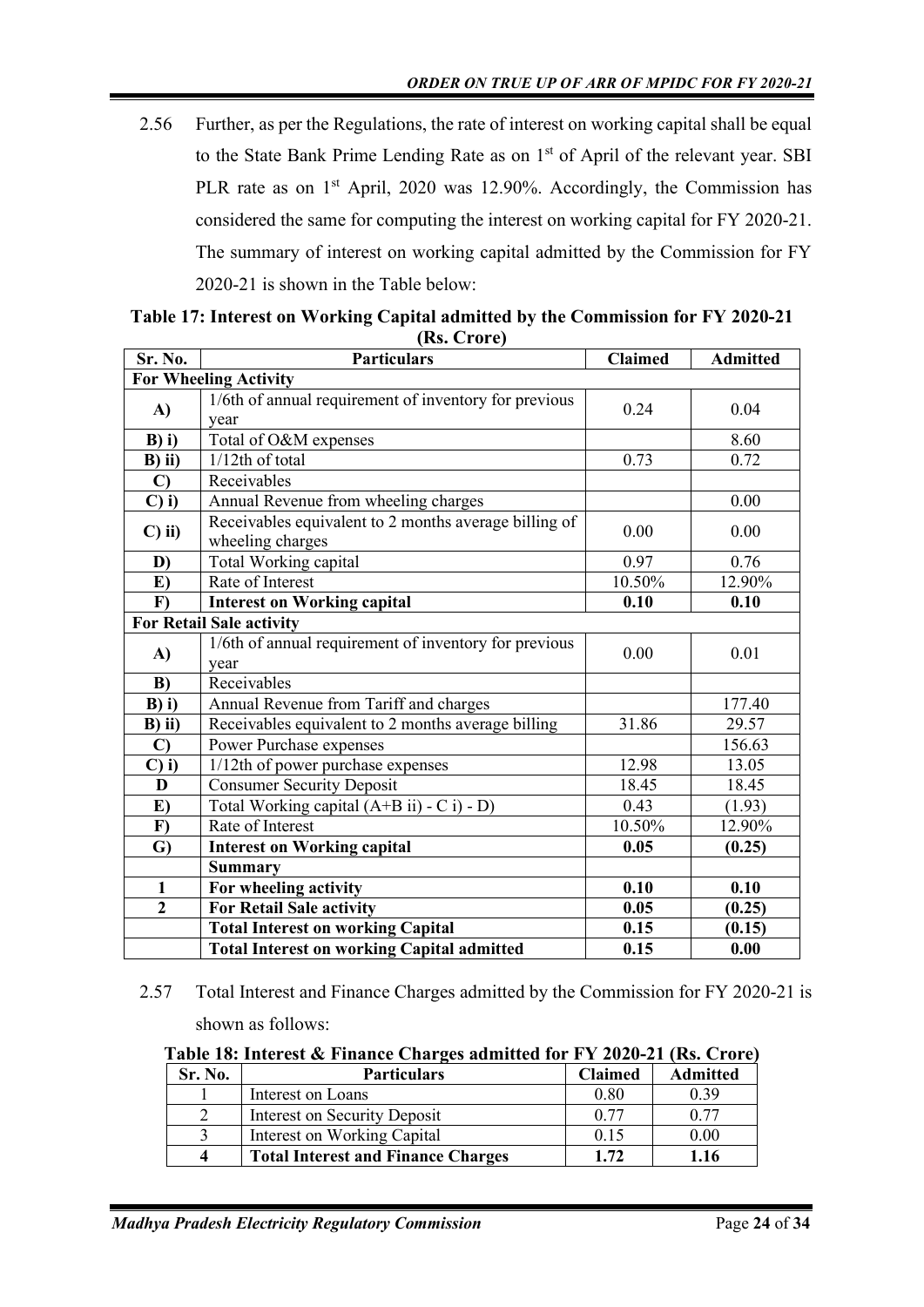#### <span id="page-24-0"></span>**Lease Rent**

#### **Petitioner's Submission**

- 2.58 The Petitioner has submitted that it is the SEZ developer who is responsible for providing various services to the business units who setup their factories in the SEZ premises. As a deemed licensee, the Petitioner also supplies power to the occupants of the SEZ. For this purpose, MPIDC (SEZ Developer) has provided land to power business of the Petitioner for setting up its infrastructure necessary for providing power to the industrial units. Against this land which has been allocated to the power business, the Petitioner is charging lease rent for the area allocated to the power business which is a separate business unit within the company and is a distribution licensee recognised by the Commission.
- 2.59 As per Clause 33 of the MYT Regulations, 2015 and its amendments thereof:

*"33. Lease/ Hire Purchase charges.-*

*Lease charges for assets taken on lease by Distribution Licensee shall be considered as per lease agreement provided the charges are considered reasonable by the Commission."*

- 2.60 Lease rent is a legitimate expense and should be permitted to be recovered as an expense through the ARR. The lease rent is being charged by MPIDC as it is an opportunity cost lost for the SEZ business as they could have leased out this land to some other industry and received lease rent against it.
- 2.61 Further, as a distribution licensee, in normal course of action, the Petitioner would have purchased this land for establishment of its power distribution infrastructure. The cost incurred for purchase of land gets capitalized and the Commission allows depreciation, interest on loan and return on equity chargeable on account of this cost as part of ARR. Accordingly, this expenditure, in the form of either lease rent or depreciation, interest on loan and return on equity chargeable on the capital cost incurred by the Petitioner, is inevitable.
- 2.62 The Petitioner has sought lease rent in its review petition 86 of 2012 and the Commission in its Order dated 21st December, 2012 has disallowed lease rent sighting reason of non-payment. The relevant part of the same is reproduced here below for reference.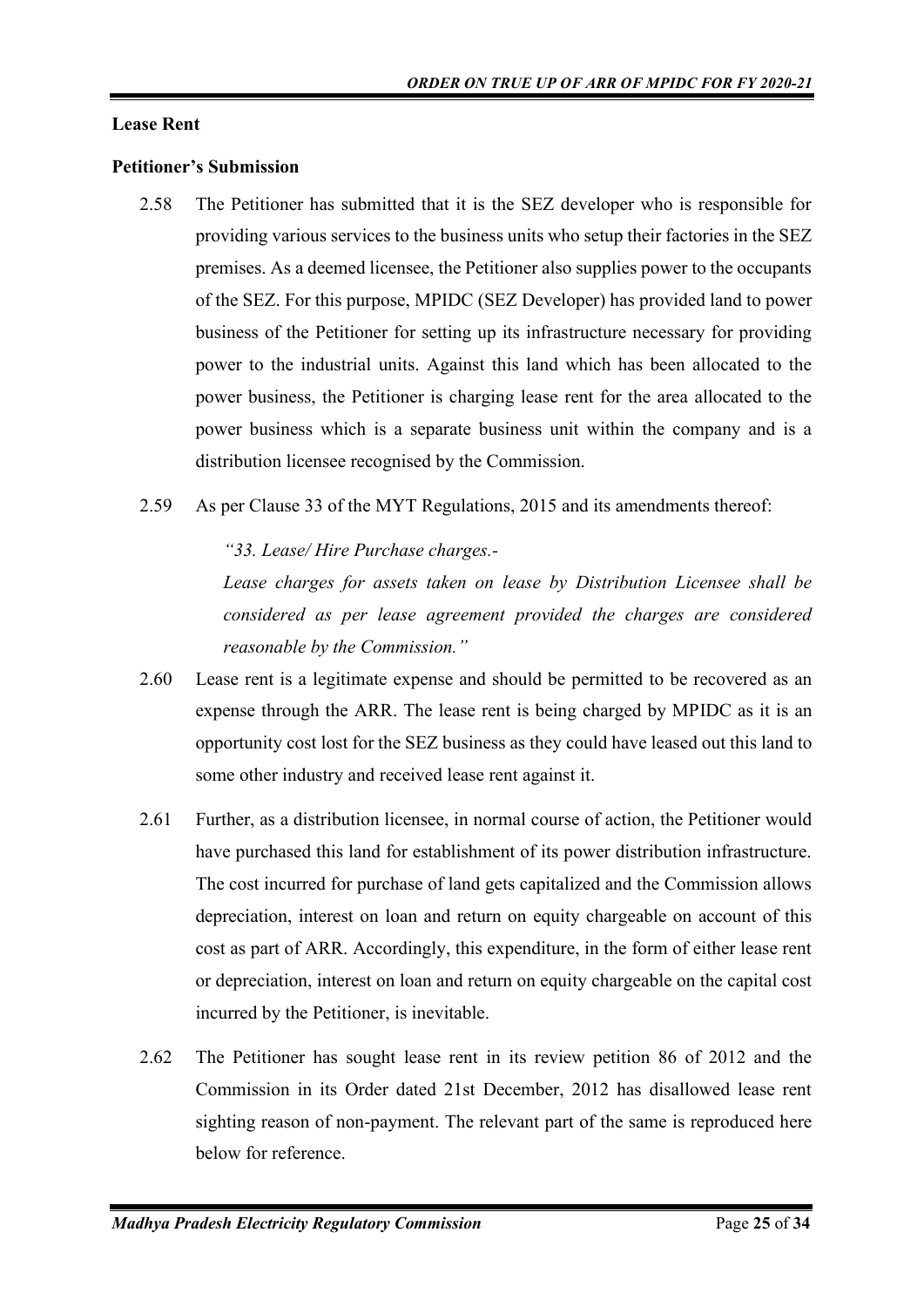*"ii. Land Premium and Lease rent charges:*

*The Commission considered the matter and observed that in the instant case since no actual payments are being made to the SEZ on account of land premium or lease rent such notional expense cannot be charged to the consumers. The claim made by the petitioner in this regard is not sustainable."*

- 2.63 The Petitioner has submitted that as it has now made all past payments towards lease rent, the Commission is requested to approve lease rent on actual basis as incurred by the Petitioner.
- 2.64 There have been instances in other states wherein the Commission has allowed this expenditure pertaining to lease rental as a pass through in the tariff over and above the other expenses.
- 2.65 A precedence in this matter can be seen in case of approval of the Truing-up of FY 2013-14 and FY 2014-15, Provisional Truing-up of FY 2015-16, and Projection of ARR for the 3rd Control Period FY 2016-17 to FY 2019-20 for the transmission licensee MEGPTCL in Maharashtra by the MERC in Case no. 50 of 2016. In the said case, the land for Akola-II Sub-station was initially to be purchased and handed over by MSETCL to MEGPTCL, however, later on based on management decision, the land was later leased out to MEGPTCL. Accordingly, while the total capital cost of land in the overall capital cost was reduced, the corresponding increase in the lease rental for the same was factored as additional Operation and Maintenance (O&M) expenses in the ARR for the Control Period. Considering the facts of the case, the Hon'ble Commission had admitted the least rent for Akola II Sub-station over and above the normative O&M expenses of MEGPTCL prescribed in the MYT Regulations.
- 2.66 The Petitioner has requested the Commission to allow lease rent of Rs. 2.19 Crore charged to MPIDC to the power business as a legitimate expenditure as part of the ARR for FY 2020-21.

## **Commission's Analysis**

2.67 The Commission in its Regulations has clearly defined the expenses and costs that can be passed on to the consumers in its ARR. The expense in form of lease rent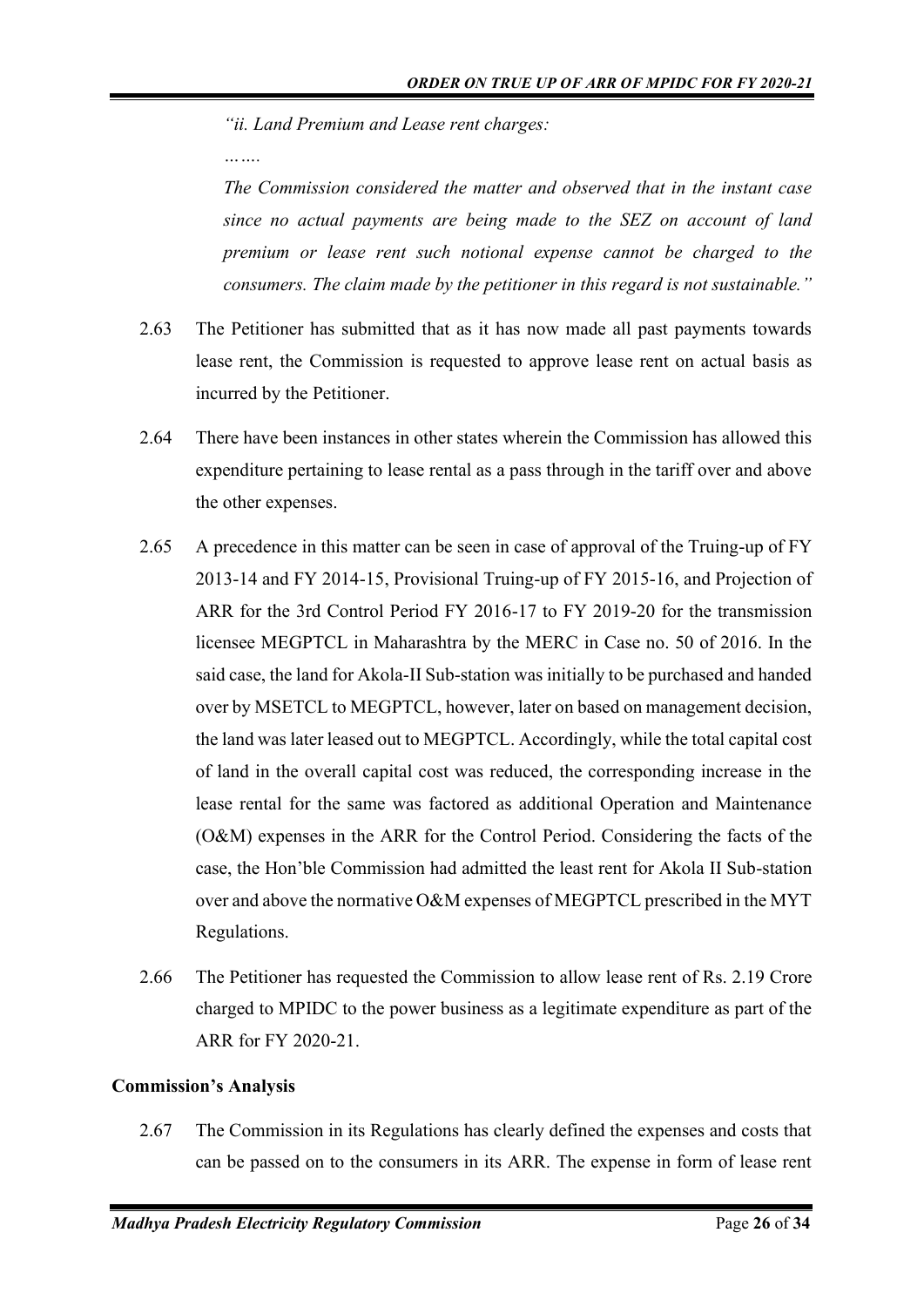has not been considered as legitimate expense to be passed on in the ARR.

- 2.68 The recovery of asset utilization in form of depreciation, return on equity and interest on debt has been defined on premise of adequate cost recovery after detailed deliberation and stakeholder consultation. Whereas there is no reliable basis of the amount of lease rental being claimed by the Petitioner.
- 2.69 Further, the submission of the Petitioner that it has paid the lease rent is also not correct. Such expense has not been paid in actuals and is only a book entry from one department of Petitioner Company to another, which cannot be called as expense for passing it to ARR. The Commission in provisional true up for FY 2010- 11 and FY 2011-12 had not allowed the lease rent, which was upheld by the Hon'ble APTEL also in Appeal No. 71 of 2013 filed by the Petitioner. Aggrieved by the same the Petitioner has filed an Appeal before the Hon'ble Supreme court of India, which is sub judice.
- 2.70 Accordingly, with respect to the view taken by the Commission in order for provisional true up of FY 2010-11 and FY 2011-12, the Commission has not admitted the lease rent as claimed by the Petitioner as the matter is sub-judice before Hon'ble Supreme Court. The expense in form of lease rent has not been considered as legitimate expense to be passed on in the ARR.

## <span id="page-26-0"></span>**Return on Equity**

#### **Petitioner's Submission**

2.71 The Petitioner has submitted that as per Regulation 30.2 of the MYT Regulations, 2015 and its amendments thereof

> *"30.2. Return on equity shall be computed on pre-tax basis at the rate 16%. Any expenses on payment of Income Tax shall be allowed extra on actual basis on the licensed business of Distribution Licensee."*

- 2.72 Accordingly, the Petitioner has computed the return on equity considering a rate of return on equity at 16%.
- 2.73 The opening equity for FY 2020-21 is considered to be equal to closing value for the previous year as submitted in True up Petition for the previous year. Since the Petitioner did not have any tax liability for FY 2020-21, no tax on income has been claimed by the Petitioner.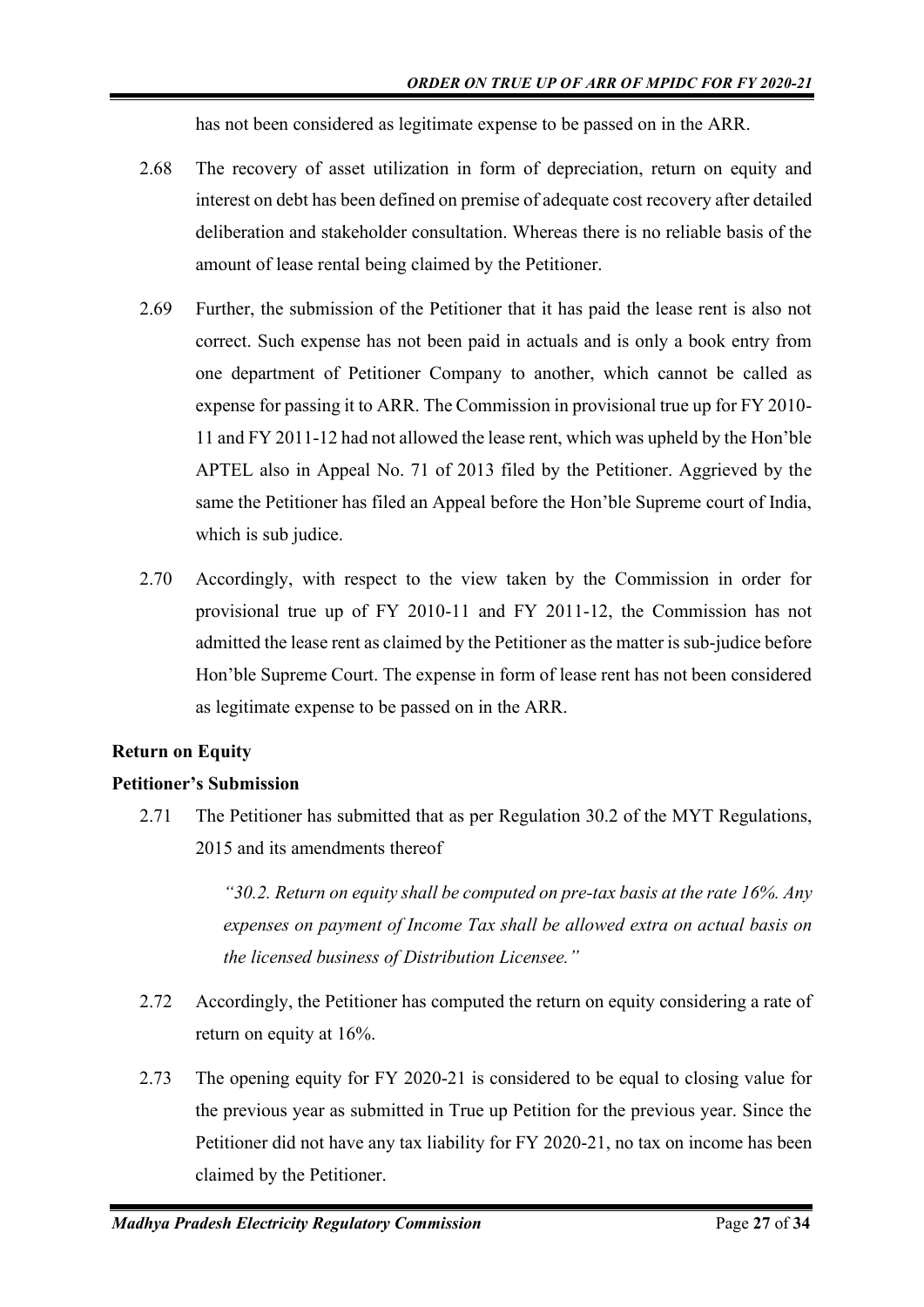#### **Commission's Analysis**

2.74 Return on Equity (RoE) has been computed on pre-tax basis  $\omega$  16% as per provisions of MYT Regulations, 2015 and its amendments thereof. The opening equity for FY 2020-21 identified with the admitted GFA has been considered as per the closing equity admitted by the Commission in true up order for FY 2019-20. Further, the equity addition has been considered as 30% of the net GFA admitted by the Commission for FY 2020-21. The total equity identified along with RoE as admitted for FY 2020-21 is shown in the table below:

<span id="page-27-2"></span>**Table 19: Return on Equity admitted by the Commission for FY 2020-21 (Rs. Crore)**

| <b>Sr. No.</b>              | <b>Particulars</b>                                             | <b>Claimed</b> | <b>Admitted</b> |
|-----------------------------|----------------------------------------------------------------|----------------|-----------------|
|                             | Equity associated with GFA as on the beginning of the year     | 4.90           | 3.77            |
| $\mathcal{D}_{\mathcal{L}}$ | 30% of addition to net GFA considered as funded through equity | 0.21           | 0.01            |
| 3                           | Total equity associated with GFA at the end of the year        | 5.10           | 3.78            |
| $\overline{4}$              | Average equity associated with GFA at the end of the year      | 5.00           | 3.77            |
|                             | Rate of Return on equity $(\%)$                                | 16.00%         | 16.00%          |
| 6                           | <b>Return on Equity</b>                                        | 0.80           | 0.60            |

### <span id="page-27-0"></span>**Income Tax**

#### **Petitioner's Submission**

2.75 The Petitioner has not claimed any Income tax for FY 2020-21.

#### **Commission's Analysis**

2.76 Since, the Petitioner has not made any payment towards income tax, the Commission has approved Income Tax as nil.

#### <span id="page-27-1"></span>**Other Income**

#### **Petitioner's Submission**

2.77 The Petitioner has submitted an amount of Rs. 0.038 Crore towards Other Income for FY 2020-21.

#### **Commission's Analysis**

2.78 The Commission has observed that the Petitioner has not considered the rebate of Rs. 2.92 Crore received on power purchase in other income. However, the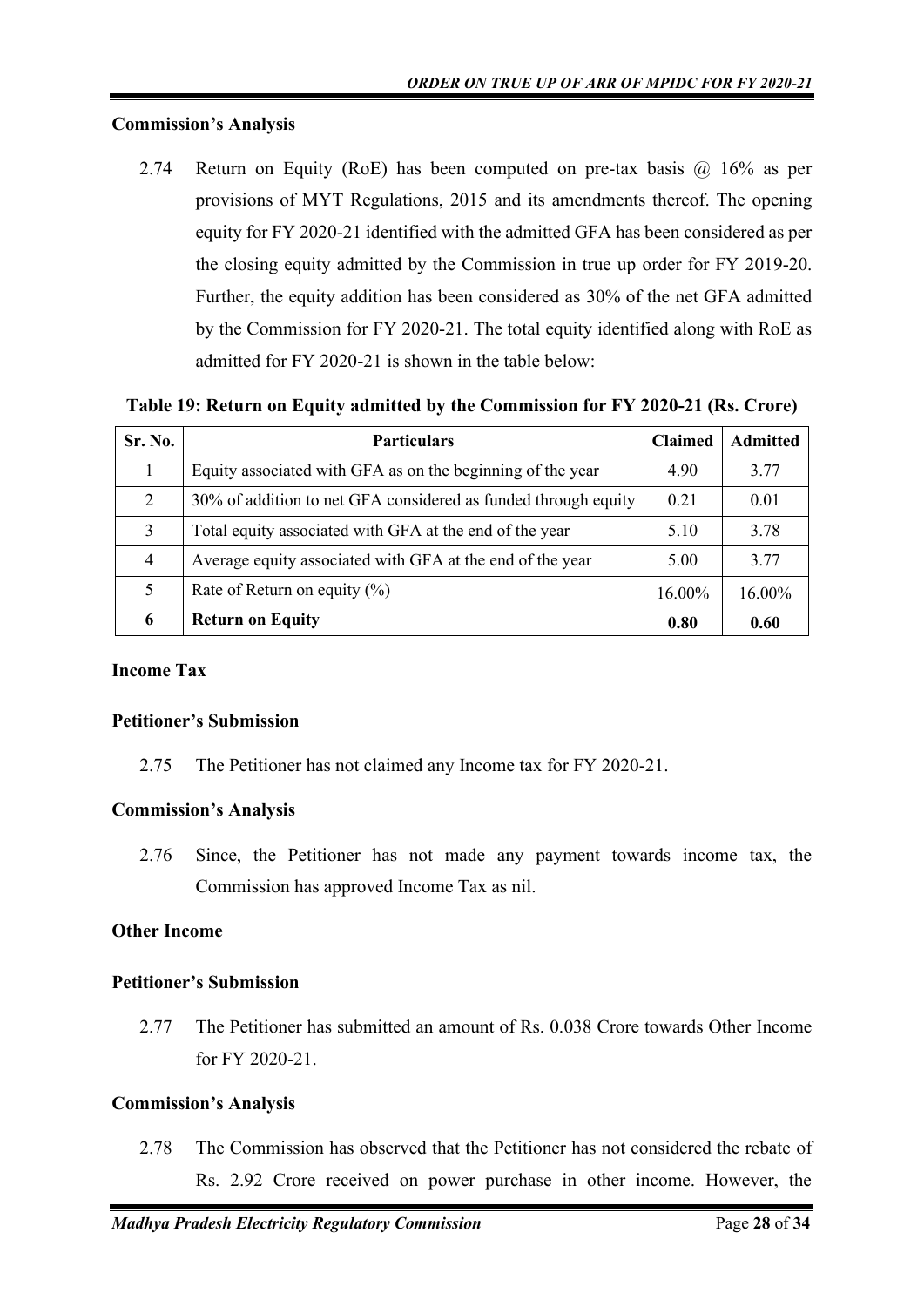Commission has considered the same as part of other income in line with the approach adopted in previous true up orders, to pass on the benefit of reduction in power purchase cost to the consumers. The similar approach is also adopted by many other States. Accordingly, the other income admitted by the Commission as per audited accounts for FY 2020-21 is shown in the table below:

<span id="page-28-1"></span>

|  |  | Table 20: Other Income admitted by the Commission for FY 2020-21 (Rs. Crore) |  |  |  |
|--|--|------------------------------------------------------------------------------|--|--|--|
|  |  |                                                                              |  |  |  |

| Sr. No. | <b>Particulars</b> |       | Claimed   As per Accounts   Admitted |      |
|---------|--------------------|-------|--------------------------------------|------|
|         | Other Income       | 0.038 | 2.95                                 | 2.95 |

2.79 Based on the above, the ARR admitted by the Commission in true up of FY 2020- 21 is shown in the following table:

<span id="page-28-2"></span>

| Sr. No.        | <b>Particulars</b>                                                        | <b>Admitted in</b><br><b>Tariff Order</b> | <b>Claimed</b> | <b>Admitted in True</b><br><b>Up Order</b> |
|----------------|---------------------------------------------------------------------------|-------------------------------------------|----------------|--------------------------------------------|
|                | <b>Power Purchase Cost</b>                                                | 156.98                                    | 157.77         | 156.63                                     |
| $\overline{2}$ | Intra State Transmission charges                                          | 10.84                                     | 13.88          | 13.01                                      |
| 3              | <b>SLDC</b> Charges                                                       | 0.04                                      | 0.03           | 0.03                                       |
| $\overline{4}$ | O&M Expenses                                                              | 7.42                                      | 8.79           | 8.60                                       |
| 5              | Depreciation                                                              | 0.34                                      | 0.80           | 0.32                                       |
| 6              | <b>Interest and Finance Charges</b>                                       | 1.40                                      | 1.72           | 1.16                                       |
| 7              | Return on Equity                                                          | 0.66                                      | 0.80           | 0.60                                       |
| 8              | Lease Rent                                                                | 0.00                                      | 2.19           | 0.00                                       |
| 9              | <b>Bad and Doubtful Debt</b>                                              | 0.00                                      | 0.00           | 0.00                                       |
| 10             | Income Tax                                                                | 0.00                                      | 0.00           | 0.00                                       |
| 11             | <b>Total Expenses</b>                                                     | 177.70                                    | 185.99         | 180.36                                     |
| 12             | Less: Other Income                                                        | 2.44                                      | 0.04           | 2.95                                       |
| 13             | <b>Net Aggregate Revenue Requirement</b>                                  | 175.26                                    | 185.95         | 177.40                                     |
| 14             | Revenue Gap / (Surplus) of Past True-ups<br>form FY 2010-11 to FY 2016-17 | 21.72                                     | 0.00           | 21.72                                      |
| 15             | Revenue Gap / (Surplus) of True-up of FY<br>2017-18                       | (6.26)                                    | 0.00           | (6.26)                                     |
| 16             | <b>Total Aggregate Revenue Requirement</b>                                | 190.72                                    | 185.95         | 192.86                                     |

## **Table 21: ARR admitted by the Commission for FY 2020-21 (Rs. Crore)**

## <span id="page-28-0"></span>**Revenue from Sale of Power**

## **Petitioner's Submission**

2.80 The Petitioner has submitted that the revenue from sale of power for FY 2020-21 is Rs. 191.15 Crore.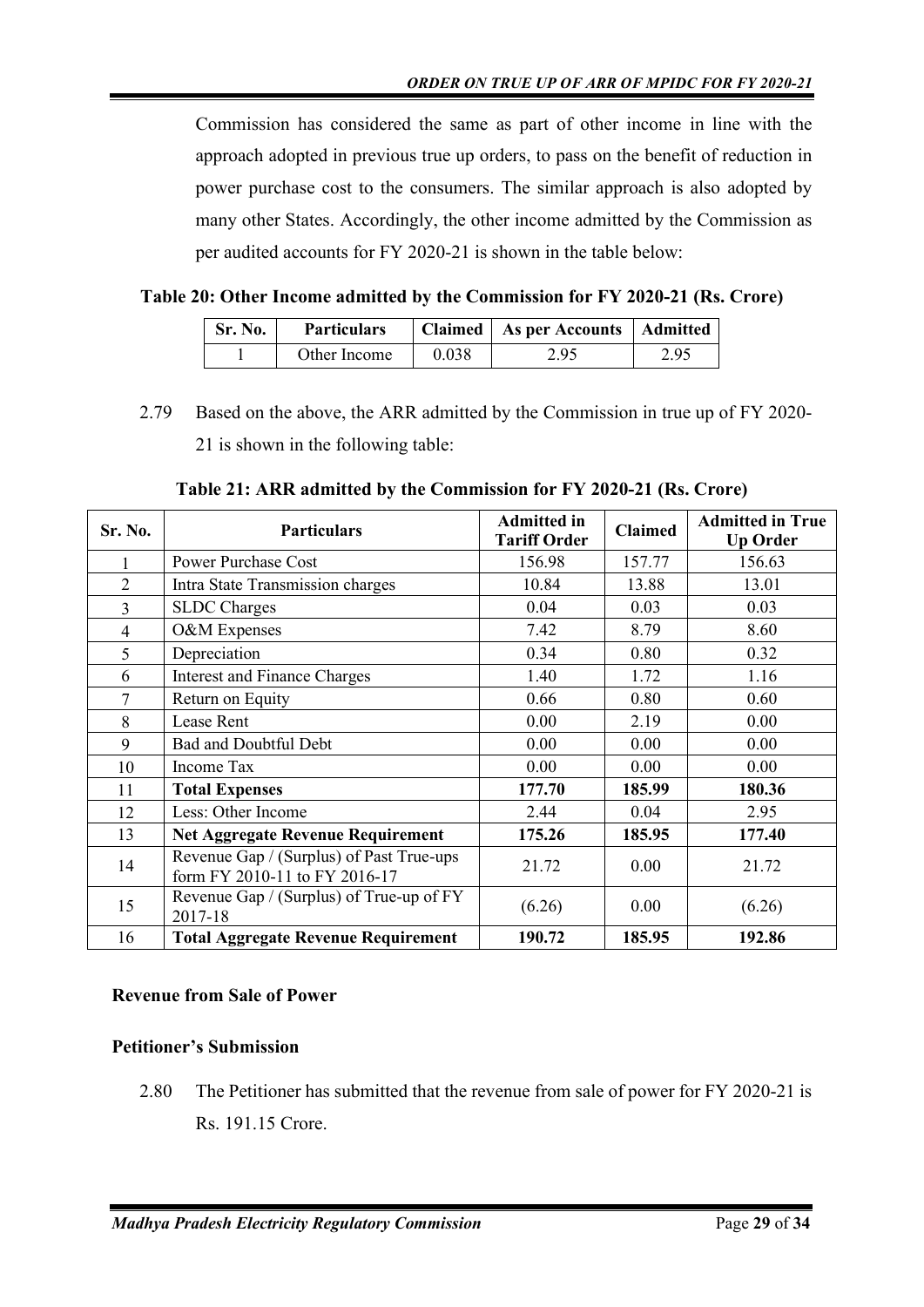### **Commission's Analysis**

- 2.81 The Commission has observed that the actual revenue from sale of power as per audited account is Rs. 191.15 Crore and same has been claimed by the Petitioner. However, on analysis of the audited account it is observed that the Rebate on power sales of Rs. 0.28 Crore booked under Schedule 9 (Power Purchase and Direct Expenses to Power Purchase) of the Profit and Loss Statement has not been included in Revenue from Sales of Power under Schedule 7 of Profit and Loss statement and separately claimed by the Petitioners in Power Purchase Cost. As the rebate provided by the Petitioner to its consumers is based on the various rebate allowed by the Commission in Petitioner's Tariff Order, to increase revenue of the Petitioner. Therefore, impact of these rebate also needs to be considered under Revenue from Sale of Power and not as an expense.
- 2.82 In view of the above, the Commission has reduced rebate of power sales of Rs. 0.28 Crore from actual Revenue from Sale of Power as per audited account of FY 2020- 21. The admitted revenue of Rs. 190.88 Crore, is shown in the following table:

<span id="page-29-1"></span>**Table 22: Revenue from Sales as admitted by the Commission for FY 2020-21 (Rs. Crore)**

| Sr. No. | <b>Particulars</b>             |        | Claimed   Admitted |
|---------|--------------------------------|--------|--------------------|
|         | Revenue from the Sale of Power | 191.15 | 190.88             |

#### <span id="page-29-0"></span>**Revenue Gap/Surplus for true-up of ARR for FY 2020-21**

2.83 Based on the scrutiny of various cost components regarding revenue income and expenditures of Petitioner, the Commission has considered the following Revenue Gap / (Surplus) for FY 2020-21 for adjustment through Retail Tariffs in future:

<span id="page-29-2"></span>**Table 23: Revenue Gap/Surplus admitted by the Commission for FY 2020-21 (Rs. Crore)**

| Sr. No. | <b>Particulars</b>            | Approved in<br><b>Tariff Order</b> | <b>Claimed</b> | <b>Admitted</b> |
|---------|-------------------------------|------------------------------------|----------------|-----------------|
|         | <b>ARR</b>                    | 190.72                             | 185.95         | 192.86          |
|         | Revenue from Sale of Power    | 190.72                             | 191.15         | 190.88          |
| 3       | <b>Revenue Gap/ (Surplus)</b> | -                                  | (5.20)         | 1.98            |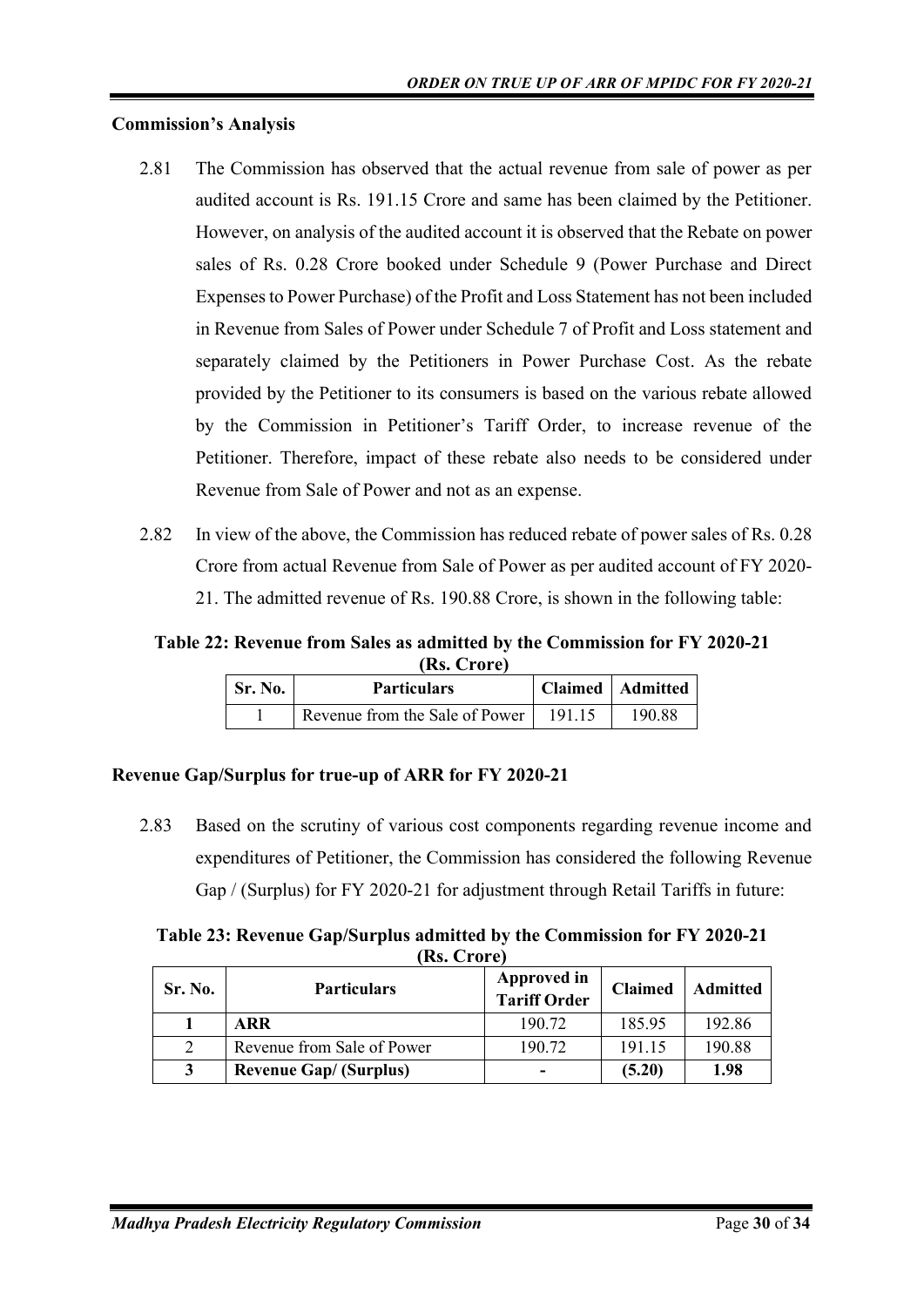## <span id="page-30-0"></span>**3. DIRECTIVES ISSUED FOR TRUE-UP ORDER FOR FY 2020-21**

### 3.1 **Non-Compliance of Renewable Purchase Obligation**

### **Commission's Directives:**

The Commission has observed that the Petitioner has not met its Renewable Purchase Obligation (RPO) for FY 2020-21. In view of this, the Commission directs the Petitioner to submit the details of the compliance made by the Petitioner towards RPO trajectory specified by the Commission in MPERC (Cogeneration and Generation of Electricity from Renewable Sources of Energy) Regulations, 2010 and amendments thereof for FY 2020-21 within three months from the date of issuance of this Order. The Commission will take appropriate action separately as per the provision of the aforesaid Regulations.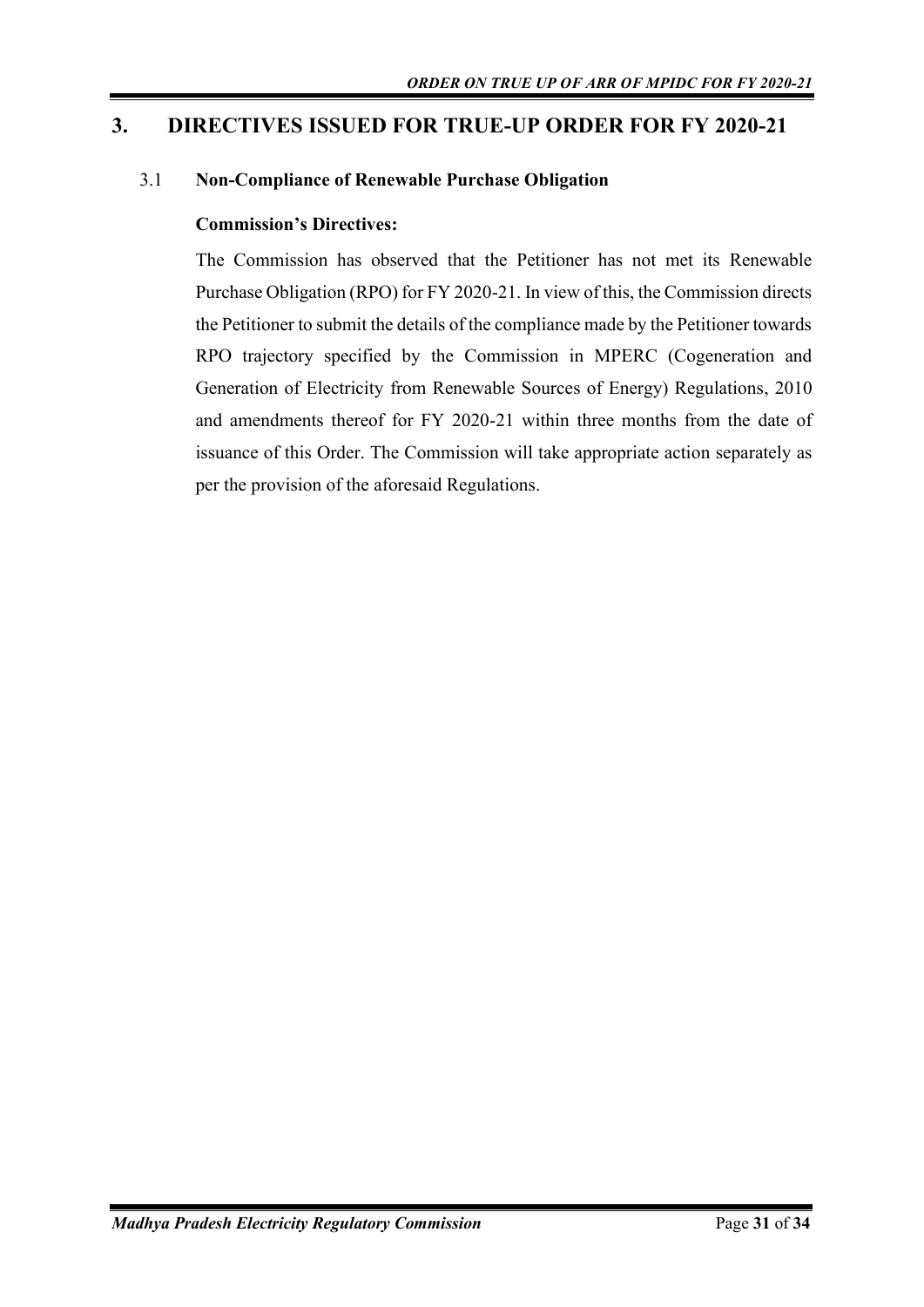# <span id="page-31-0"></span>**4. PUBLIC SUGGESTIONS AND COMMENTS ON LICENSEE'S PETITION**

- 4.1 After admission of the True-up Petition for FY 2020-21 filed by the Petitioner, public notice comprising gist of the True-up proposal was issued on 23<sup>rd</sup> February, 2022 and published by Petitioner in the prominent English and Hindi newspapers (Free Press Journal, Indore in English and Nai Dunia, Indore in Hindi Language), requesting the Stakeholders to file their objections/ comments / suggestions, latest by 17th March, 2022 Further, the gist of the Petitions was uploaded on the Commission's and the Petitioner's websites.
- 4.2 In response to the Public Notice, one (1) of the stakeholder have filed their comments in true up Petition. Subsequently, the Commission held public hearing through video conferencing mode on  $24<sup>th</sup> March, 2022$  in which one (1) stakeholder presented its objection/ comment /suggestion on the Petition.
- 4.3 Objection/ Comment /Suggestion from the stakeholder, response of the Distribution License, and the Commission's views thereon are summarized in the following paragraphs.

## *ISSUE No. 1: Availability of Tariff Order*

## **Issue Raised by Stakeholder**

The Retail Supply Tariff Order for FY 2020-21 against Petition No.54/2020 is not available on MPERC website.

## **Response from Petitioner:**

The Petitioner submitted that the Retail Supply Tariff Order for FY 2020-21 against Petition No.54/2020 is available on MPERC website. The aforesaid Tariff Order is available in the section of 'Final Order' on the home page of the website.

## **Commission's Views:**

The Retail Supply Tariff Order for FY 2020-21 is already available on Commission Website.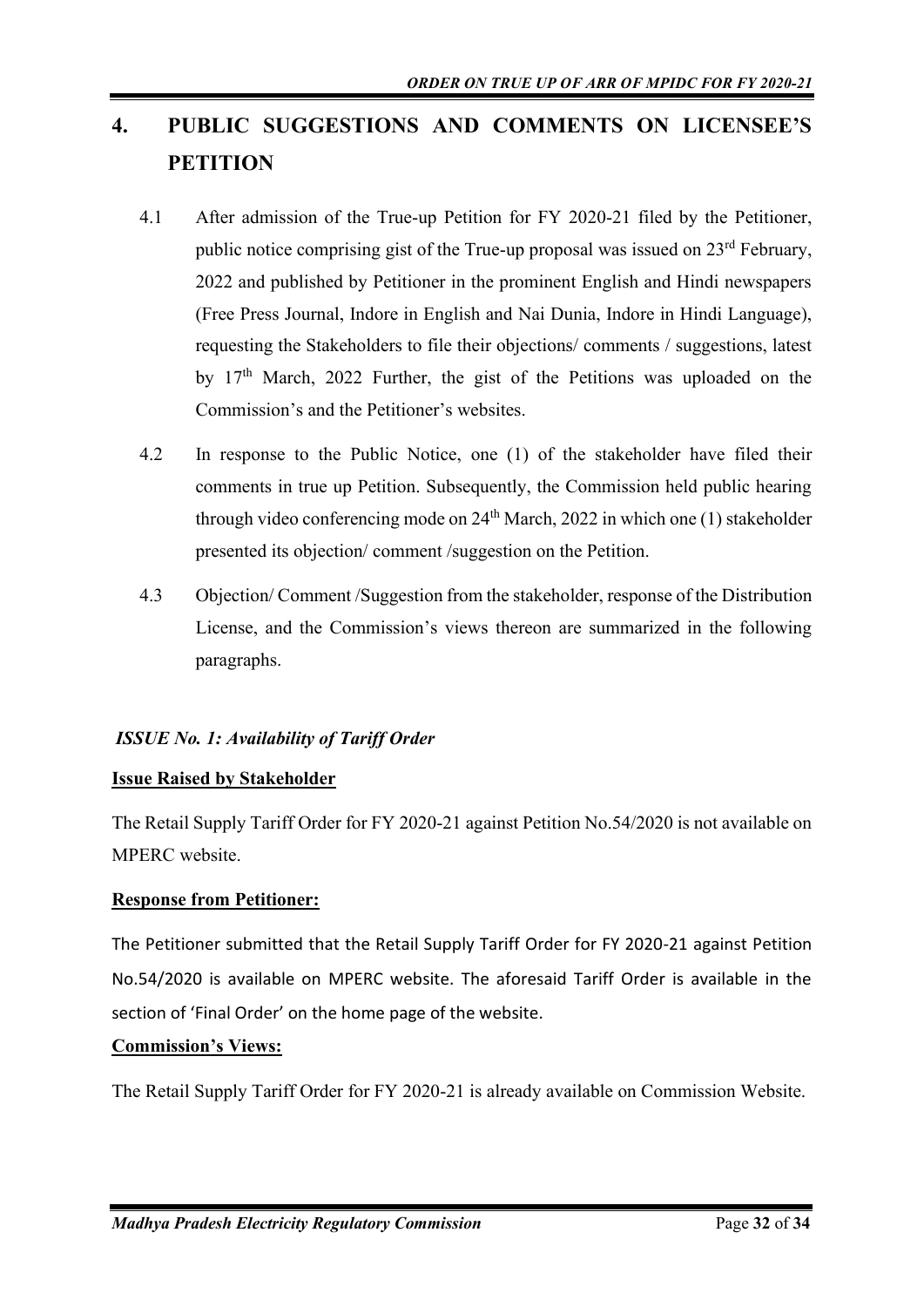## *ISSUE No. 2: Power Purchase Cost*

#### **Issue Raised by Stakeholder**

In true-up petition actual power purchase cost per unit rate works out to Rs. 3.44/kWh for FY 2020-21 whereas, in Petition 62/2021 MP DISCOMs true-up of FY 2020-21 has submitted that the actual per unit rate for MP Genco thermal power plants is Rs. 4.47/kWh. Therefore, it can be observed that MPPMCL is selling power at reduced rate by Rs. 1.03/kWh which amount under recovery of Rs. 46.63 Crore.

### **Response from Petitioner:**

Petitioner is purchasing power from MPPMCL as per the contract signed with MPPMCL, i.e from identified thermal stations, and is further paying to the MPPMCL as per the methodology specified in the said contract, i.e., considering the weighted average cost of identified thermal stations. For further optimizing cost of power procurement, the Petitioner keeps a check on power markets for procurement of power, however considering the volatility in prices and availability of domestic and international coal, it relies on MPPMCL for procurement which is further in-line with GoMP directions and serving the purpose of supply of uninterrupted and cost-effective power to its consumers.

## **Commission's Views:**

The Commission has noted the submission of the stakeholder and response of the Petitioner. The Commission has admitted the power purchase cost as per the audited account of the Petitioner.